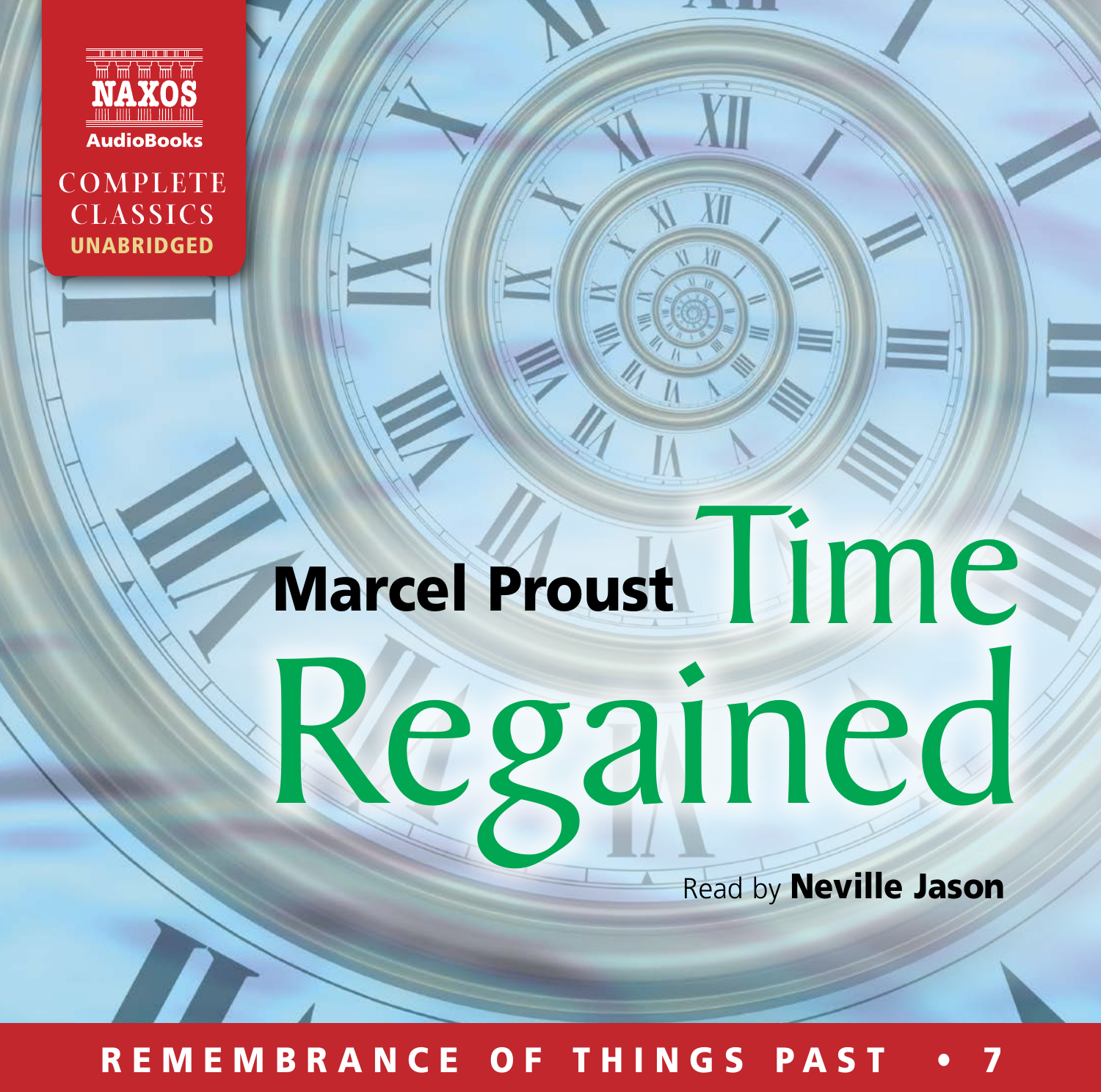| $\mathbb I$ Time Regained: Chapter One                           | 4:47 |
|------------------------------------------------------------------|------|
| 2 Robert came several times to Tansonville while I was there.    | 5:55 |
| 3 Françoise, who had already seen                                | 5:46 |
| 4 One day when Robert was due to come to Tansonville             | 5:22 |
| $\overline{5}$ As for that love he kept talking to me about      | 4:13 |
| © Once Robert had gone off again                                 | 5:26 |
| $\overline{2}$ It occurred to me that it was because Robert had  | 6:11 |
| 8 'The day before yesterday'                                     | 5:46 |
| <sup>9</sup> 'You Westerners find that impossible to understand' | 4:58 |
| 10 When I spoke to Verdurin of the subtle pleasure               | 5:46 |
| $\overline{11}$ 'Yes, I give you my word'                        | 4:39 |
| <sup>12</sup> Hearing this, Doctor Cottard                       | 3:39 |
| <sup>13</sup> I stopped there                                    | 5:40 |
| 14 The result of this was                                        | 4:29 |
| 15 Thus it was that the Goncourts' journal had revealed to me    | 4:47 |
|                                                                  |      |

# **Total Time on CD 1: 77:29**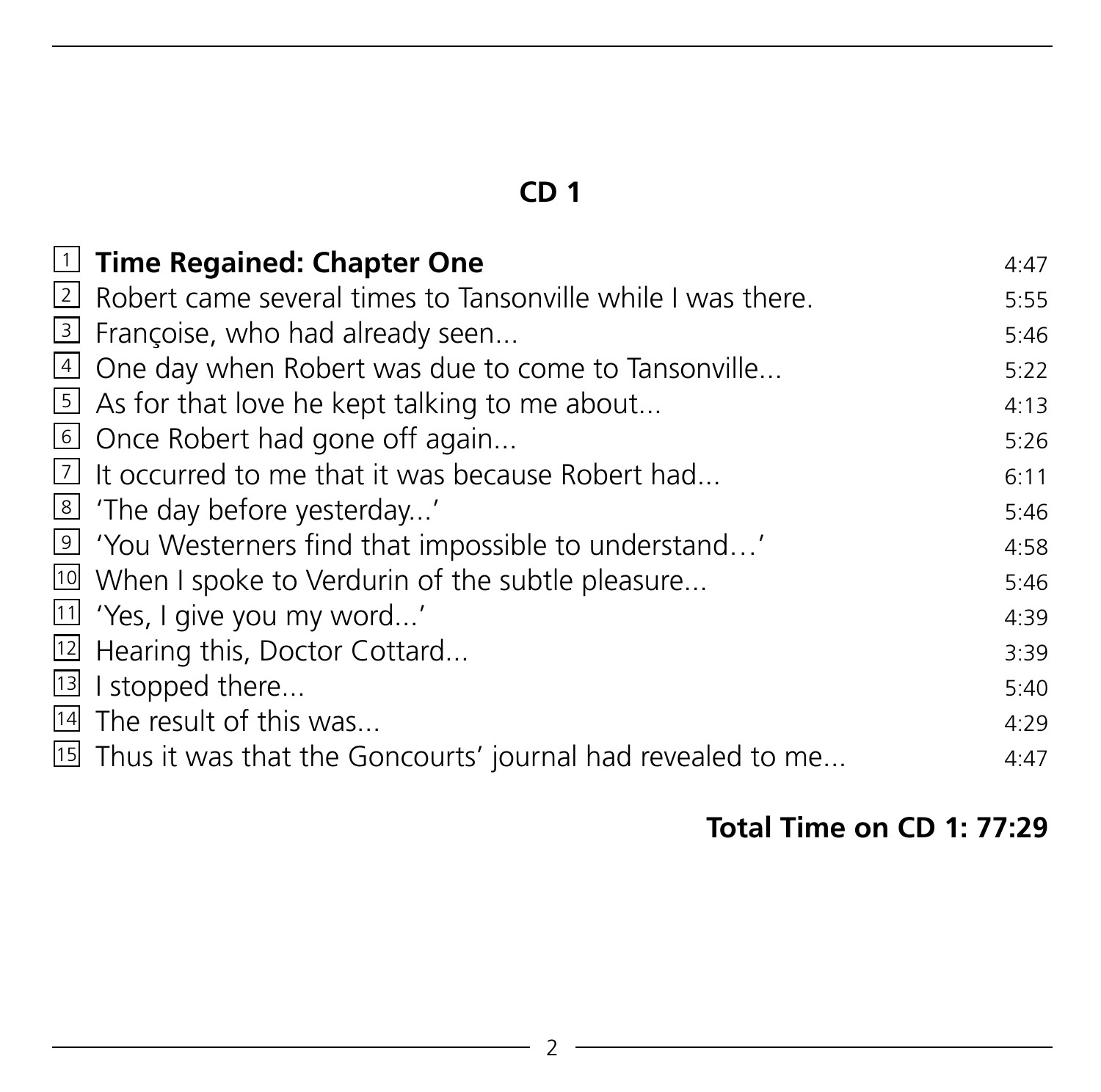| $\overline{1}$ I had realised earlier that it is not the most witty          | 5:25 |
|------------------------------------------------------------------------------|------|
| 2 Chapter Two                                                                | 4:26 |
| <sup>3</sup> The sadness of the present moment, it is true'                  | 5:00 |
| $\overline{4}$ Saint-Euverte's salon had a faded image                       | 6:16 |
| 5 M. Bontemps would not hear of peace                                        | 5:38 |
| <u><sup>6</sup></u> Now Morel ought not to have been there                   | 4:53 |
| $\overline{2}$ These words, which would have injured                         | 6:42 |
| <sup>8</sup> Before the time when the afternoon teas came to an end          | 5:16 |
| <sup>9</sup> The silhouettes of the trees were reflected sharply             | 4:58 |
| $\overline{10}$ 'Have you heard,' he asked me as he left                     | 6:11 |
| 11 Bloch left us at the door of his house                                    | 5:31 |
| $\overline{12}$ Robert (who at the time seemed to me much more a Saint-Loup) | 5:50 |
| $\overline{13}$ No doubt the boy was fed up with going up                    | 5:49 |
| $14$ One might have thought that I was the only person                       | 6:04 |
|                                                                              |      |

#### **Total Time on CD 2: 78:07**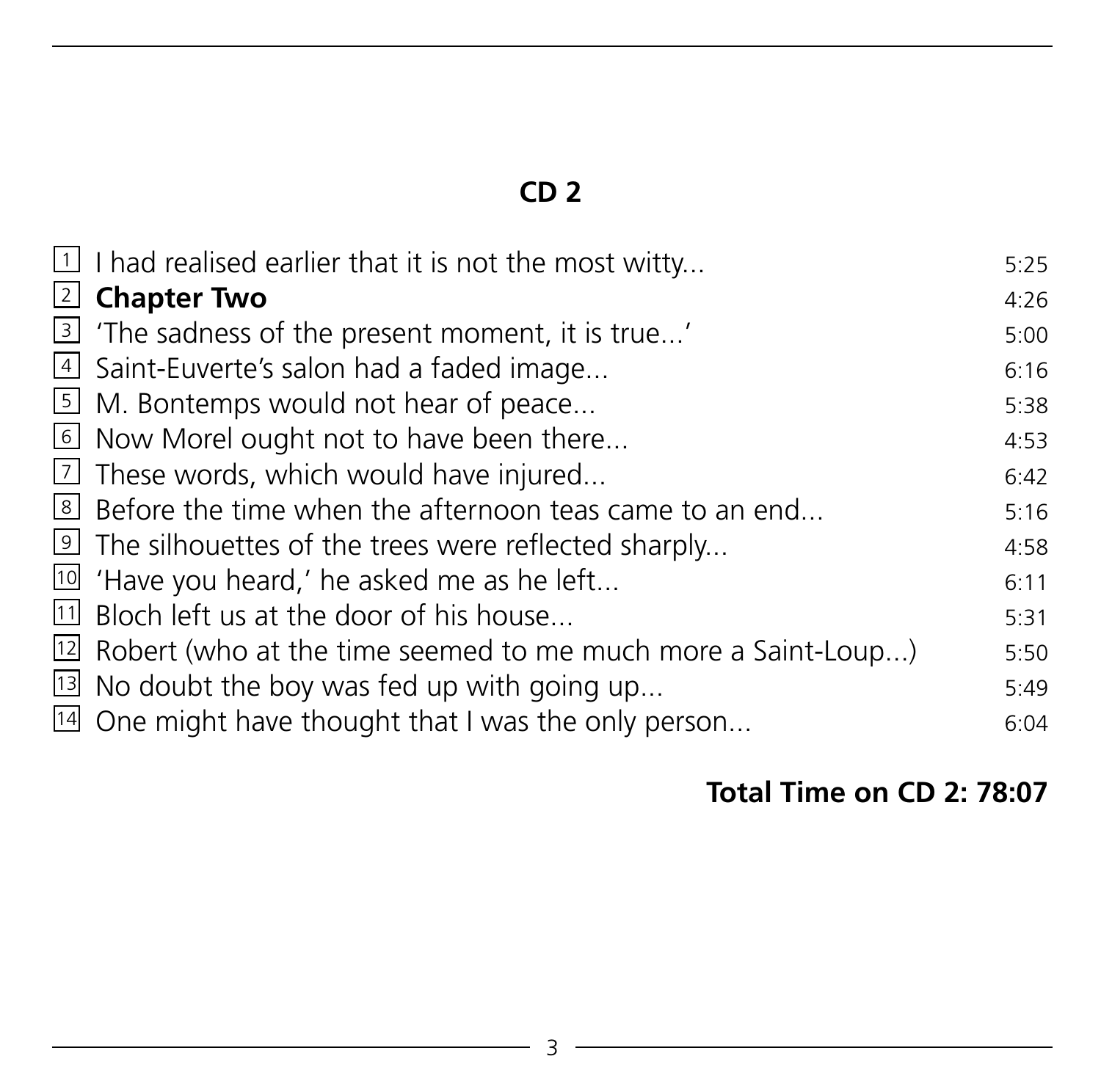| $\overline{1}$ Whether the German staff officers had indeed behaved well    | 5:47 |
|-----------------------------------------------------------------------------|------|
| $\overline{2}$ It was no good the general telling the man                   | 4:51 |
| <u>3</u> In a word, Gilberte now believed'                                  | 4:12 |
| 4 When Saint-Loup had come into my room                                     | 5:39 |
| $\overline{5}$ In certain respects the comparison was not a false one.      | 6:03 |
| $\overline{6}$ Later he was to say to me                                    | 7:03 |
| 7 While recalling Saint-Loup's visit                                        | 4:54 |
| 8 One might say that in his case                                            | 6:10 |
| $\overline{9}$ And thinking probably                                        | 5:08 |
| <sup>10</sup> Thus it was that when seeking to hurt the baron               | 6:31 |
| $11$ However, even if M. de Charlus and Mme Verdurin                        | 6:05 |
| $\overline{12}$ However, just as there are animals' bodies and human bodies | 6:14 |
| 13 M. de Charlus went further                                               | 7:14 |
|                                                                             |      |

# **Total Time on CD 3: 75:56**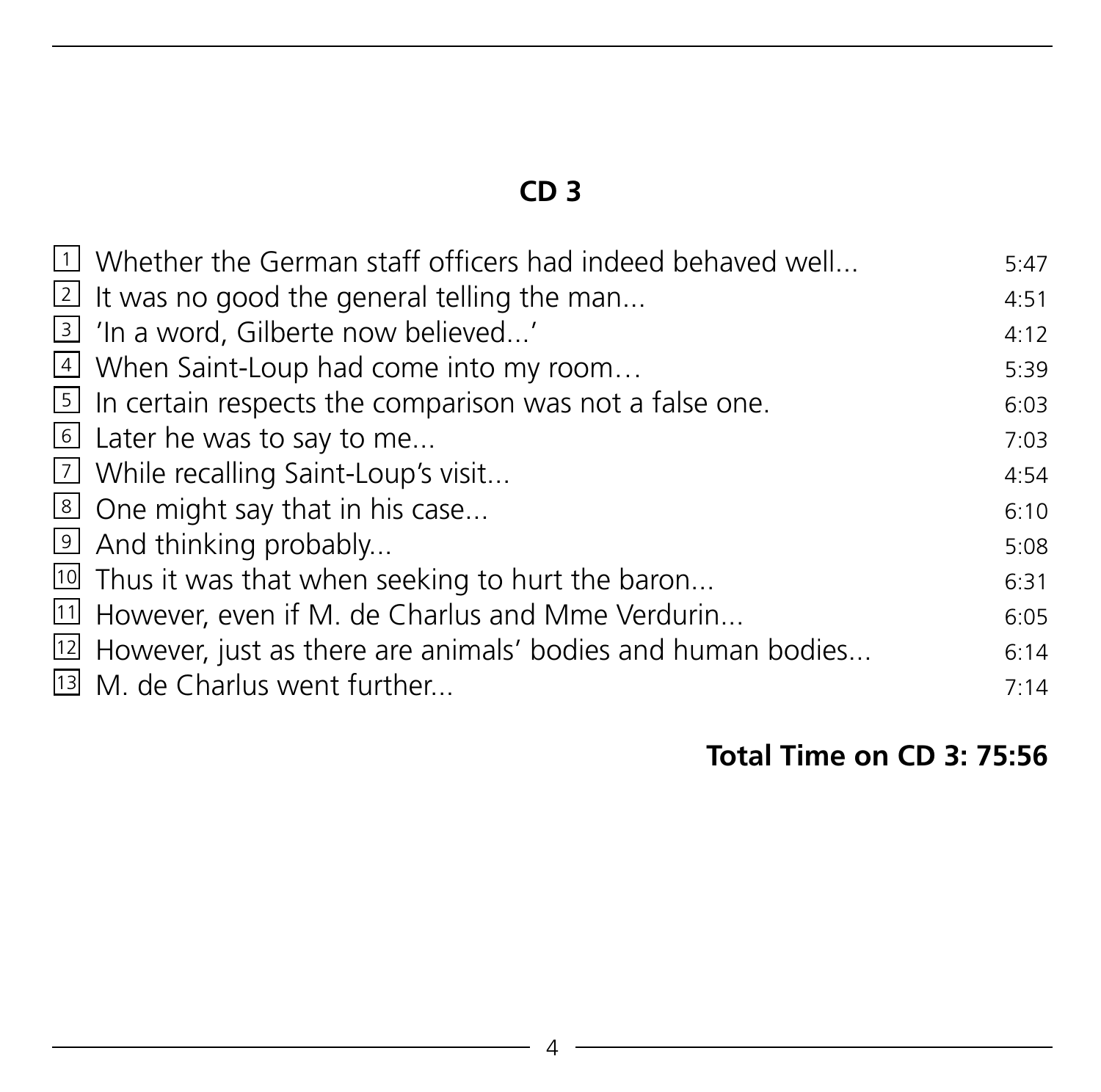| $\Box$ For M. de Charlus, therefore                                         | 5:00 |
|-----------------------------------------------------------------------------|------|
| $\lfloor 2 \rfloor$ The war was going on for ever                           | 6:35 |
| 3 'It's a strange thing too,' M. de Charlus added                           | 5:27 |
| 4 The Duc de Guermantes' opinions had quickly changed.                      | 5:11 |
| $\boxed{5}$ It's quite obvious that those peoples                           | 4:11 |
| $\overline{6}$ And since M. de Charlus began to be extraordinarily childish | 6:44 |
| $\boxed{2}$ M. de Charlus was right about that.                             | 6:05 |
| 8 So it was that journalism                                                 | 4:43 |
| I Her fury with Brichot increased all the more                              | 4:33 |
| 10 'I don't know, old chap,' M. de Charlus went on                          | 7:07 |
| $\boxed{11}$ 'The symbol of it,' I replied.                                 | 5:21 |
| <sup>12</sup> I would be very surprised                                     | 6:34 |
| <sup>13</sup> 'You must admit that would be very funny,' he said.           | 4:46 |
| $14$ What is more, M. de Charlus literally did not know which way to turn   | 5:49 |

#### **Total Time on CD 4: 78:11**

<u> 1989 - Johann Barn, mars an t-Amerikaansk kommunister (</u>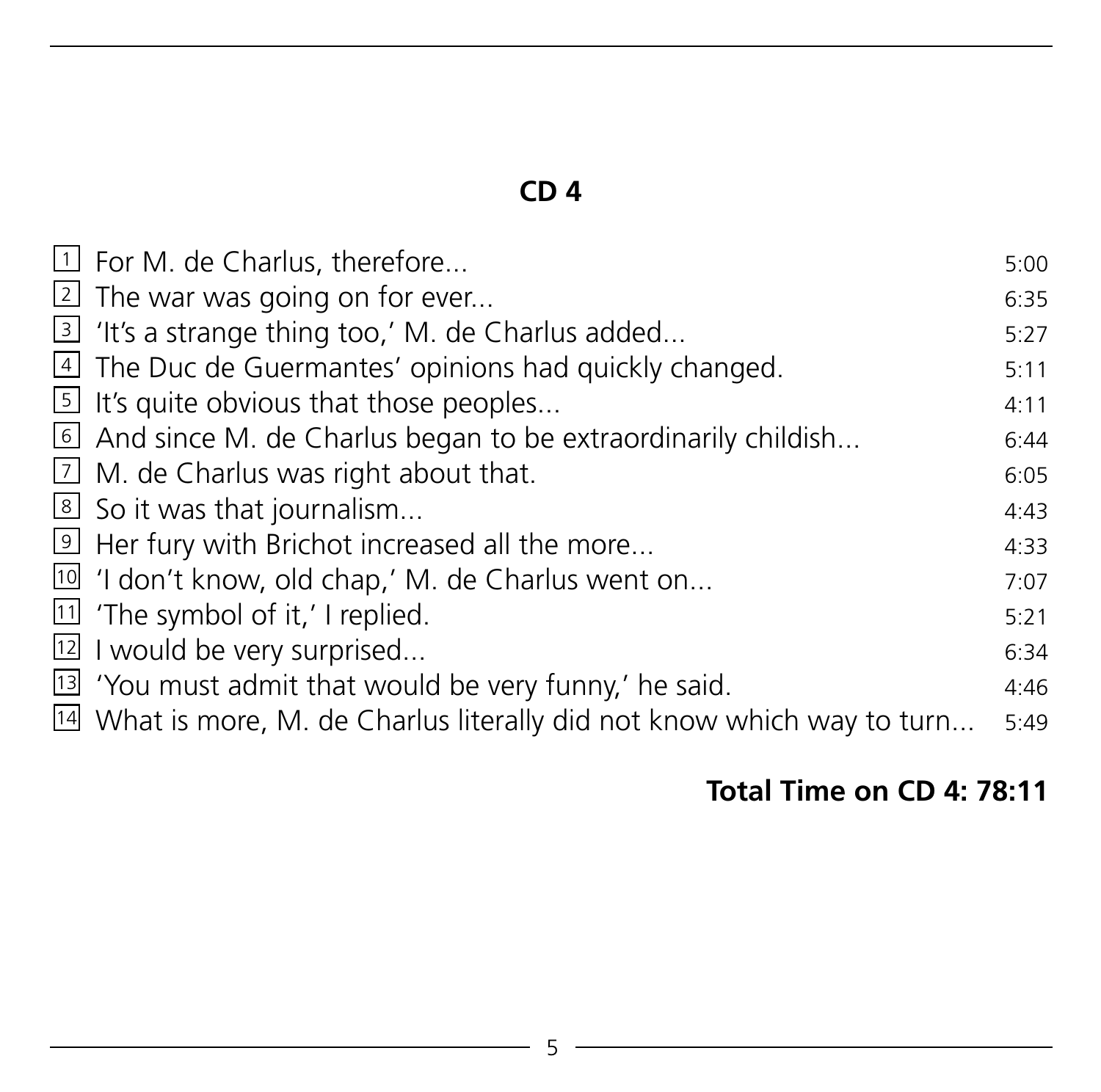| $\overline{1}$ The night was just as lovely as it had been in 1914  | 5:52 |
|---------------------------------------------------------------------|------|
| 2 At this point the violinist                                       | 5:52 |
| 3 I then understood Morel's fear.                                   | 4:05 |
| $\frac{4}{1}$ 'I admire all the heroes in this war,' he said.       | 5:06 |
| $\overline{5}$ It was a transparent night                           | 4:51 |
| 6 Something did strike me, though                                   | 5:10 |
| $\overline{2}$ 'It's amazing the boss isn't back'                   | 5:58 |
| <sup>8</sup> The oldest member of the group                         | 5:19 |
| 9 All at once the door opened and someone entered                   | 4:59 |
| <sup>10</sup> The baron even felt slightly resentful towards Jupien | 4:57 |
| $11$ A relationship with a woman one loves                          | 5:52 |
| $12$ I made my way downstairs                                       | 5:30 |
| <sup>13</sup> However, it was no good his suggesting                | 4:48 |
| $\frac{14}{14}$ He anyway had no other room to offer me.            | 5:36 |
| <sup>15</sup> 'I don't doubt for a single moment'                   | 4:27 |
|                                                                     |      |

# **Total Time on CD 5: 78:30**

<u> 1980 - Johann Barnett, fransk politik (</u>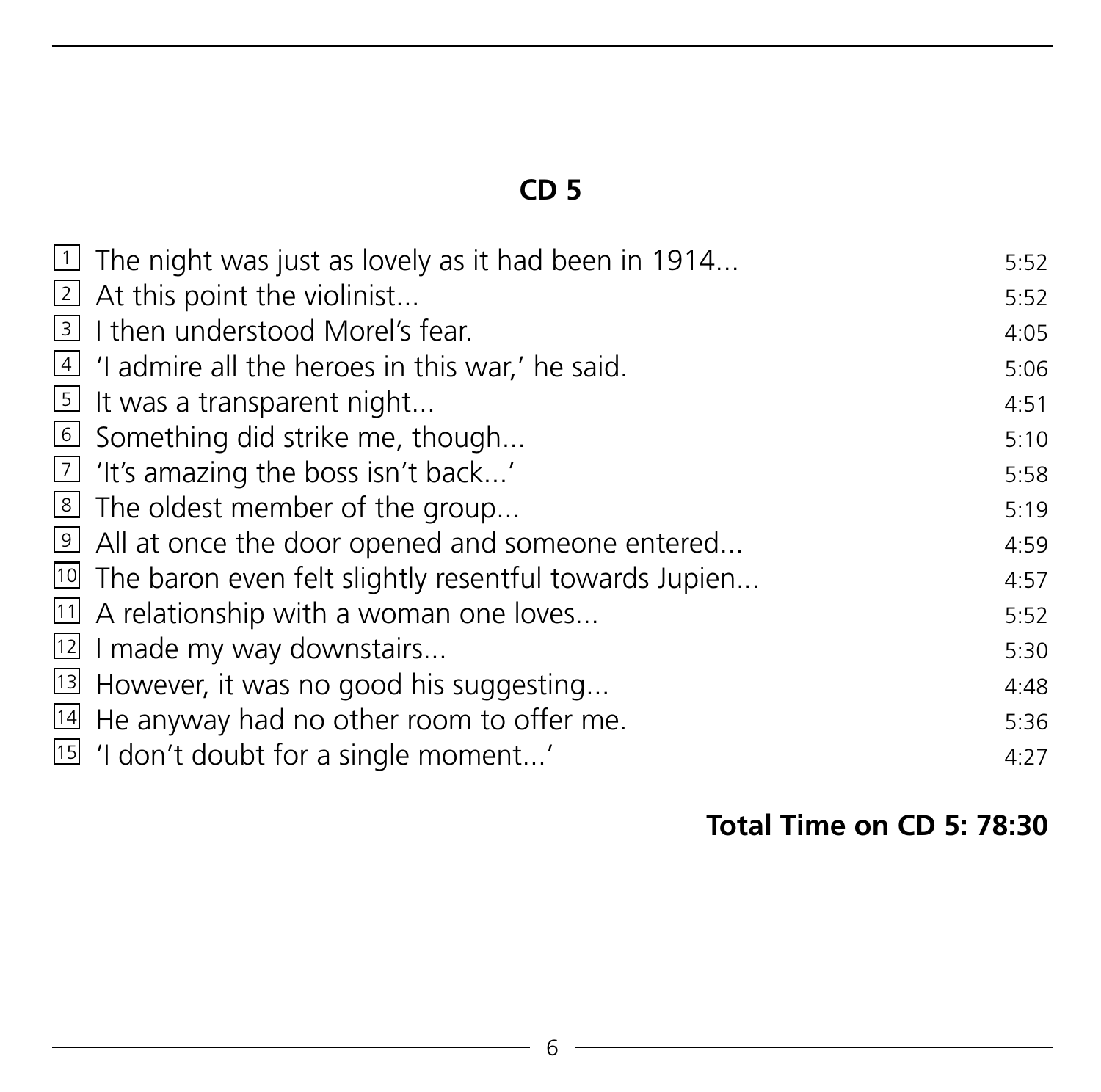| $\perp$ It was no good the young man                                       | 4:50 |
|----------------------------------------------------------------------------|------|
| 2 'Apparently he's got a million francs a day to burn through.'            | 6:04 |
| 3 'The main reason I did that,' added Jupien                               | 5:48 |
| $\overline{4}$ Jupien appeared to be very troubled by what I had said      | 6:13 |
| I The moment the alarm had sounded                                         | 5:16 |
| <b>6</b> Nonetheless the darkness went on                                  | 5:43 |
| 7 As for M. de Charlus                                                     | 5:26 |
| 8 Now, aberrations are like love affairs                                   | 5:24 |
| I advised Françoise and the butler to go and get some sleep.               | 6:44 |
| <sup>10</sup> Françoise was all the more troubled by these remarks         | 5:28 |
| $11$ Every morning at six o' clock                                         | 4:20 |
| <sup>12</sup> I recalled his arrival that first time at Balbec             | 4:57 |
| <sup>13</sup> Françoise received the news                                  | 6:29 |
| $\overline{14}$ He must have been really magnificent in those final hours. | 5:33 |

#### **Total Time on CD 6: 78:22**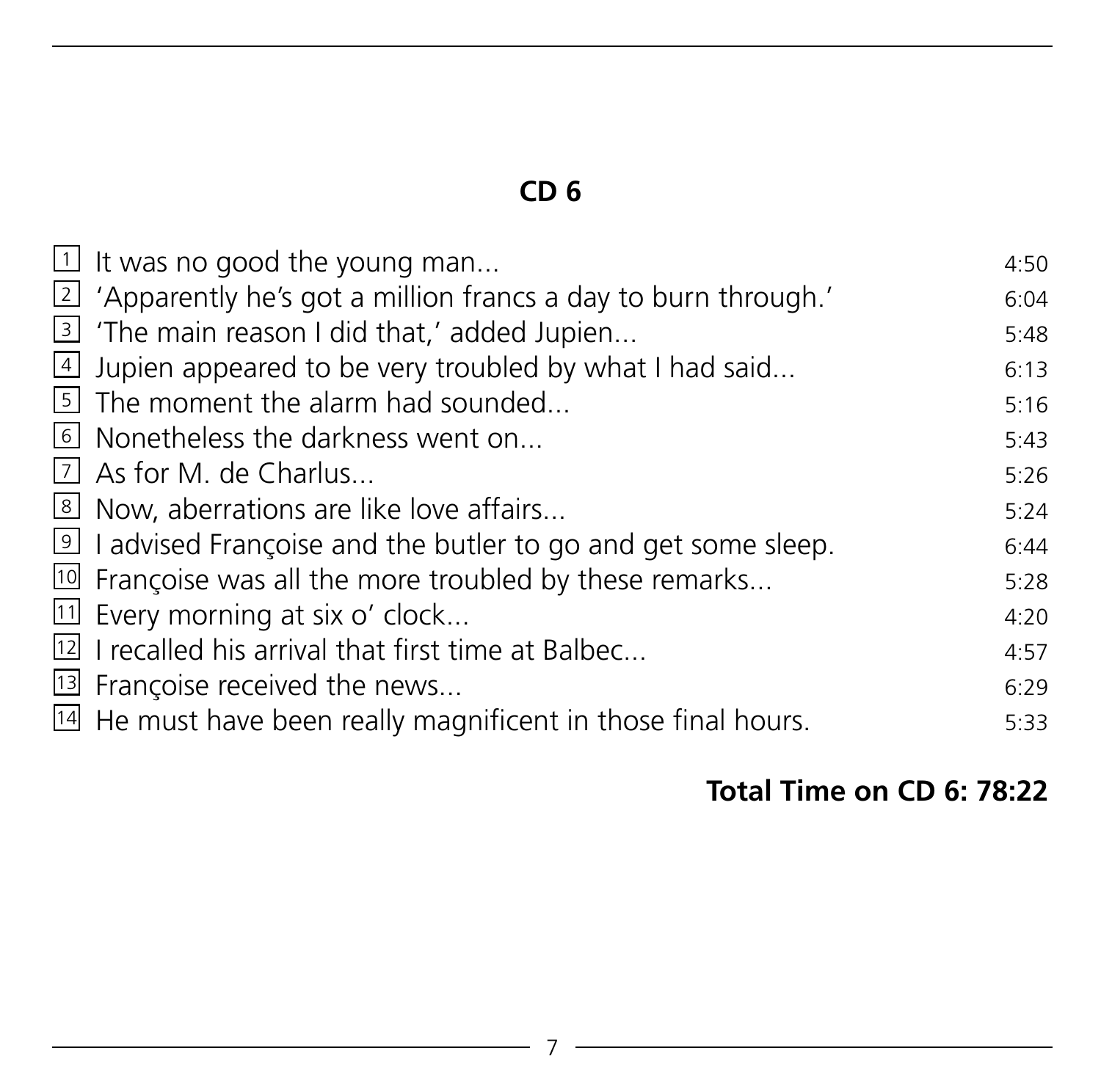| ₹ |  |
|---|--|
|   |  |
| ï |  |
| ١ |  |
| i |  |
|   |  |
| ¢ |  |
| ٢ |  |
|   |  |
|   |  |
| Š |  |

| $\exists$ If not through his death                                    | 6:17 |
|-----------------------------------------------------------------------|------|
| 2 Chapter Three                                                       | 4:38 |
| 3 My long absence from Paris                                          | 6:03 |
| $\overline{4}$ For me there was one good thing at least               | 5:02 |
| $\overline{5}$ The most moving thing, though                          | 4:14 |
| 6 Mme de Saint-Euverte's snobbery                                     | 5:52 |
| 7 At that moment the Duchesse de Létourville                          | 6:08 |
| 8 I need not add                                                      | 4:57 |
| $\overline{9}$ Turning the sad thoughts I was mentioning a moment ago | 4:37 |
| <sup>10</sup> While asking myself this question                       | 4:33 |
| $11$ The piece of music being played                                  | 5:51 |
| $\boxed{12}$ I glossed swiftly over all that                          | 6:52 |
| <sup>13</sup> However, this optical illusion                          | 6:28 |
| $14$ This meant that the person within me                             | 6:07 |

#### **Total Time on CD 7: 77:45**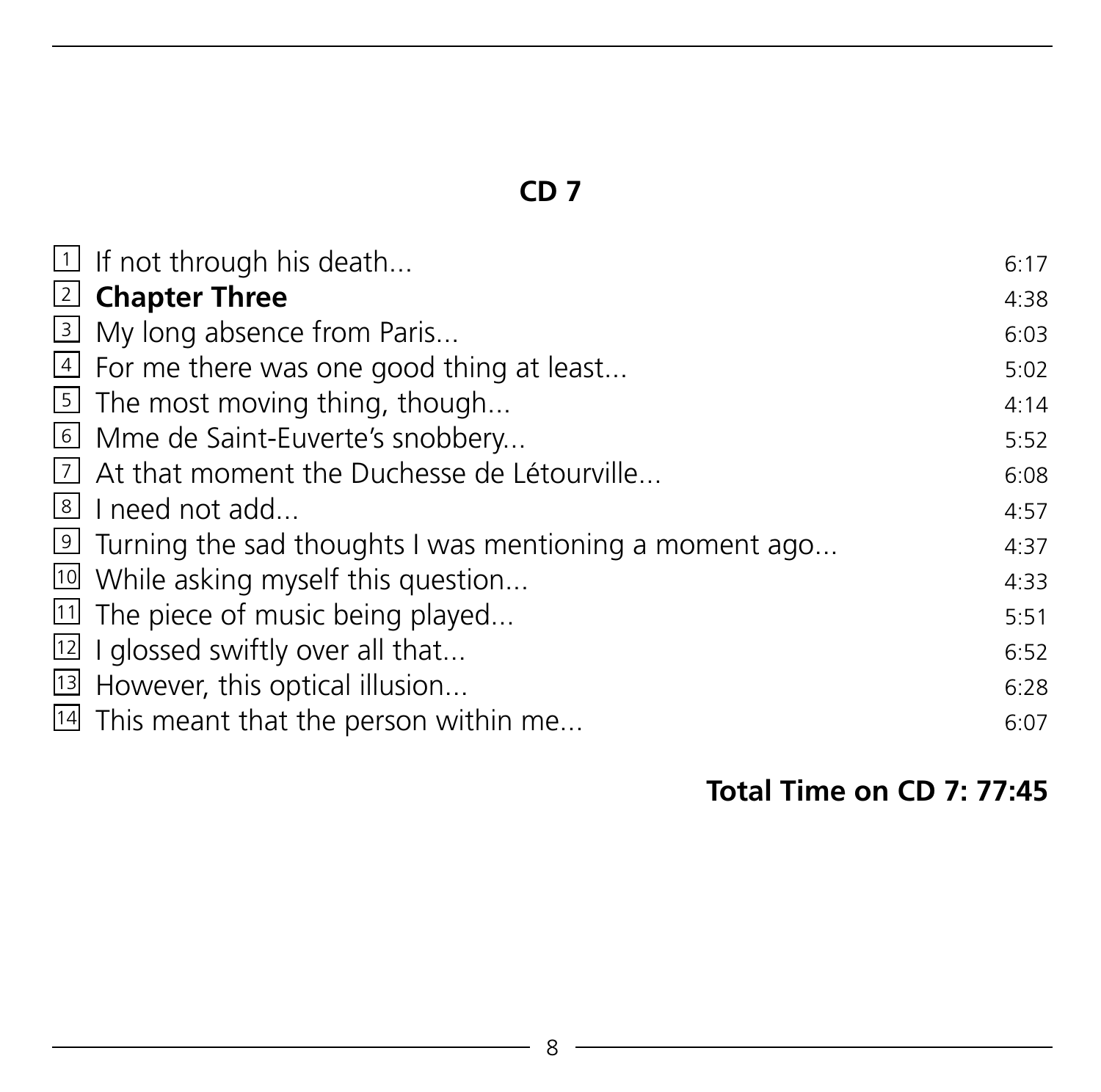| $\overline{1}$ Impressions such as those I was trying to pin down  | 5:08 |
|--------------------------------------------------------------------|------|
| 2 And even as I thought this                                       | 5:30 |
| 3 A slanting ray from the setting sun                              | 6:48 |
| $\overline{4}$ 'No more style,' people had said at the time,       | 5:24 |
| 5 Thus it was that for me that book                                | 4:47 |
| 6 If I see a thing from another period                             | 5:18 |
| $\overline{2}$ The library I would build up for myself in this way | 5:42 |
| 8 An hour is not just an hour                                      | 6:40 |
| 9 Even when it comes to artistic joys                              | 5:55 |
| $\overline{10}$ That group imagined that this was the criterion    | 5:41 |
| $11$ How could descriptive literature possibly have any value      | 5:17 |
| $12$ And it was certainly very tempting                            | 5:54 |
| <sup>13</sup> As for the truths that the intellect                 | 4:50 |
| $14$ In this matter, the very comparisons which are false          | 3:30 |
|                                                                    |      |

#### **Total Time on CD 8: 76:29**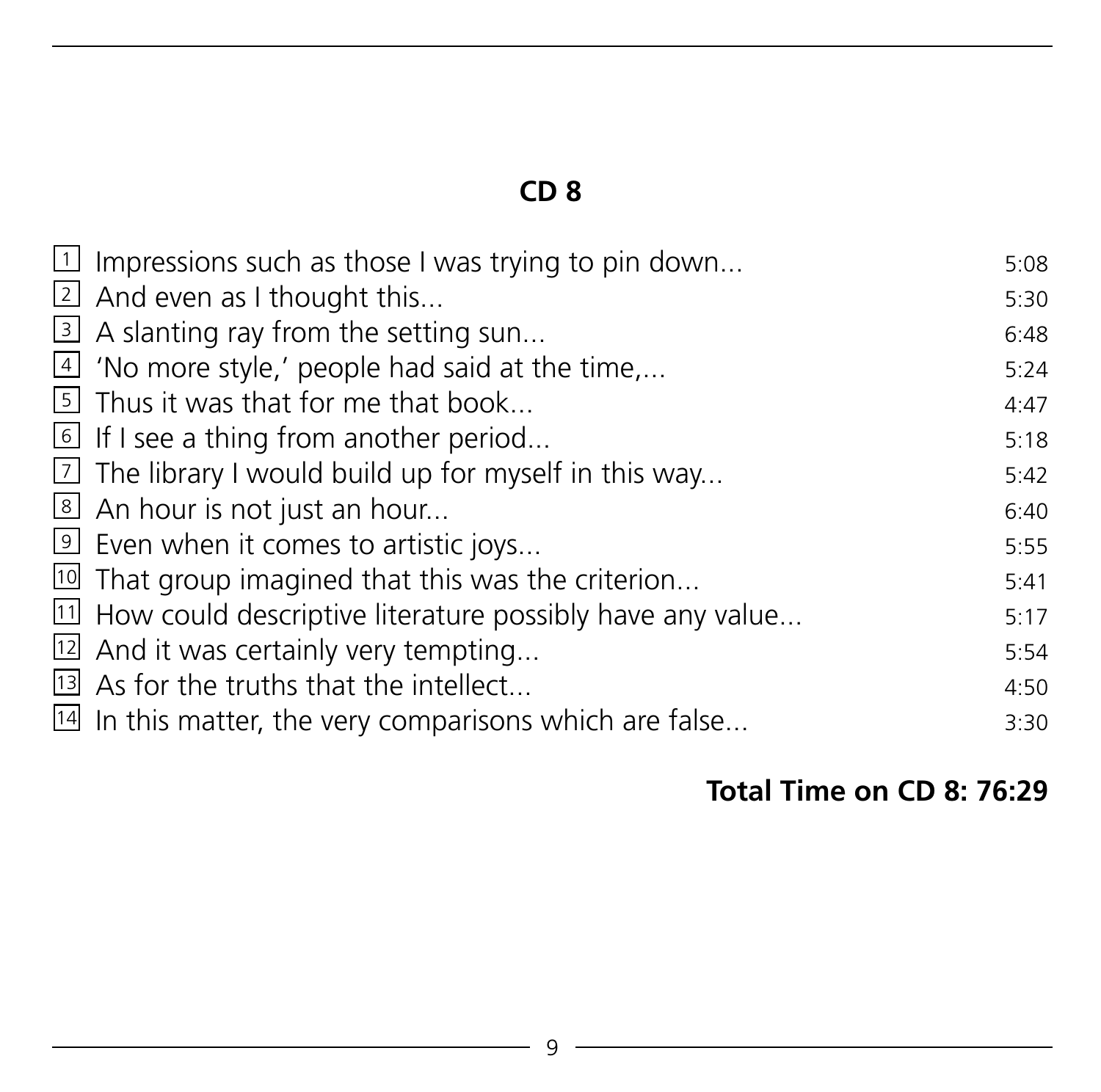| $\exists$ It is not certain that imagination                                | 5:04 |
|-----------------------------------------------------------------------------|------|
| <u>2</u> Moreover, I felt infinite sympathy                                 | 5:36 |
| 3 From this first point of view                                             | 5:09 |
| $\overline{4}$ If we had no rivals, pleasure would not turn into love.      | 5:25 |
| $\overline{5}$ Just as the painter needs to have seen many churches         | 5:39 |
| $\overline{6}$ I was perhaps wrong                                          | 5:15 |
| $\overline{1}$ A writer says 'my reader'                                    | 6:17 |
| 8 What made it possible that this perverse way of thinking                  | 5:20 |
| I had seen nobles become vulgar                                             | 6:29 |
| $10$ Jealousy is a good recruiting sergeant                                 | 5:49 |
| $11$ I was going to try to find the objective reason                        | 6:18 |
| $12$ Initially I could not understand                                       | 5:27 |
| <sup>13</sup> Even supposing that d'Argencourt had the same desire to smile | 5:55 |
| $14$ This was a puppet-show featuring dolls                                 | 4:45 |
|                                                                             |      |

#### **Total Time on CD 9: 78:34**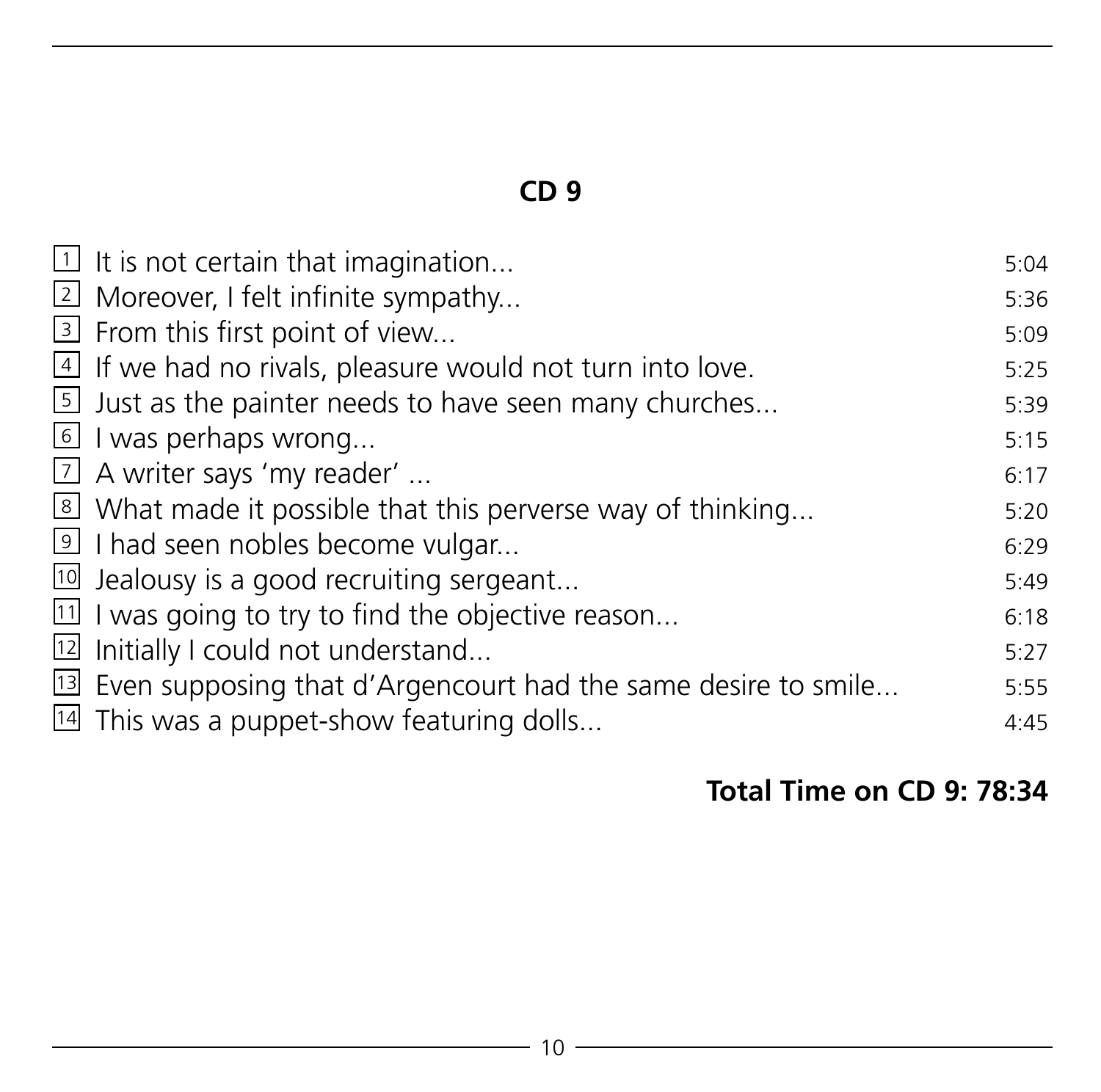| $\overline{1}$ As for the woman whose lover M. d'Argencourt had been                 | 6:45 |
|--------------------------------------------------------------------------------------|------|
| 2 The letter from this friend I had dreamed of having                                | 6:08 |
| 3 When somebody, hearing that I was unwell                                           | 5:27 |
| $\overline{4}$ In certain people the replacement of each cell by a series of others  | 5:41 |
| <sup>5</sup> There was no doubt that the cruel discovery I had just made             | 5:06 |
| I asked M. de Cambremer how his mother was.                                          | 6:49 |
| $\overline{2}$ In several people I ended up recognising not only their actual selves | 6:19 |
| 8 Certain faces, beneath their hood of white hair                                    | 5:19 |
| It was difficult to reconcile the two aspects                                        | 6:43 |
| $10$ The women tried to stay in touch                                                | 5:32 |
| 11 The old men whose features had changed                                            | 5:40 |
| $12$ Nonetheless it is necessary to make one reservation                             | 6:33 |
| 13 Just as a candidate at the baccalauréat                                           | 5:31 |
|                                                                                      |      |

# **Total Time on CD 10: 77:41**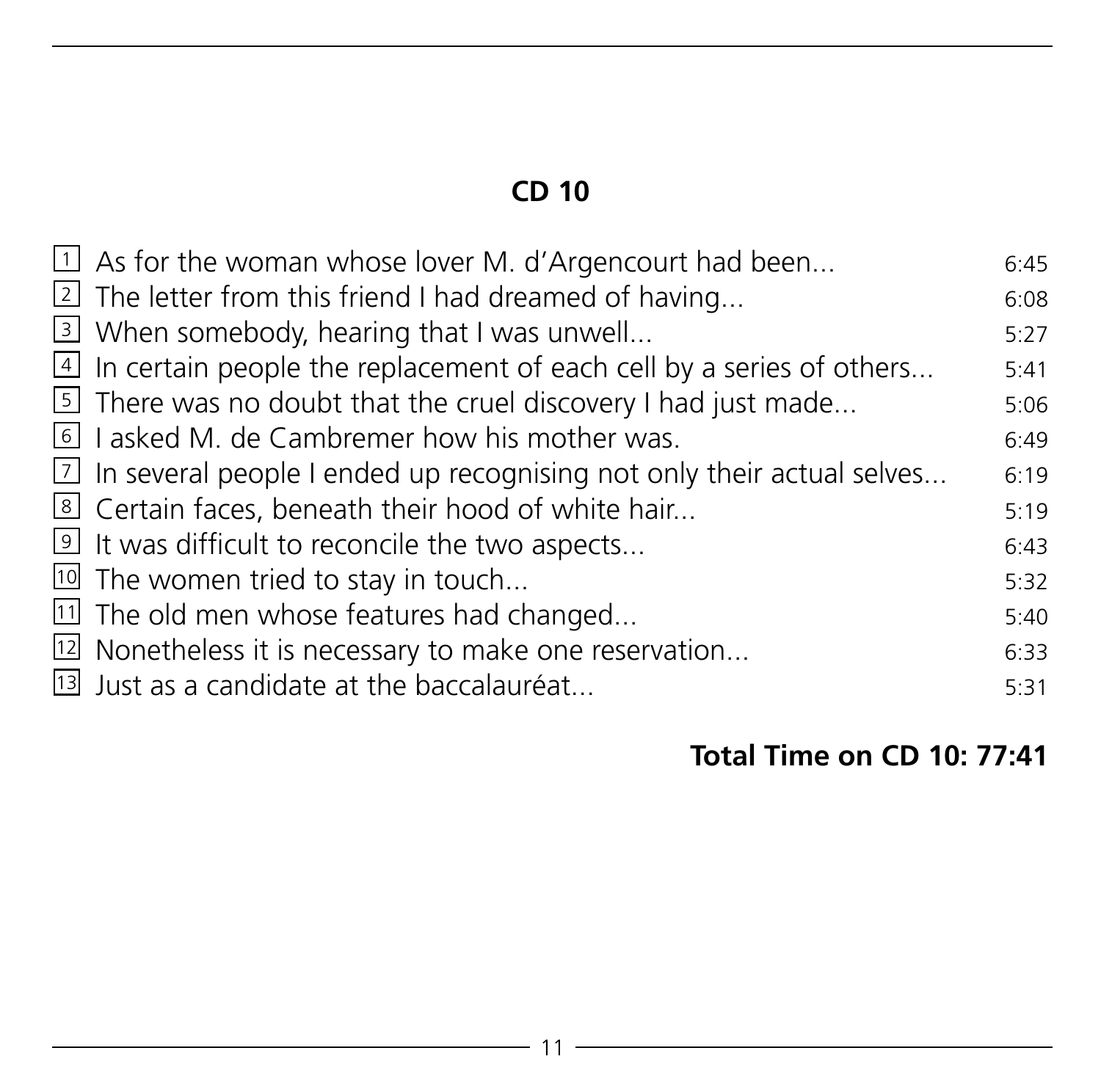| $\overline{1}$ Someone who had been a minister before the Boulangist period | 4:54 |
|-----------------------------------------------------------------------------|------|
|                                                                             |      |
| 2 Mme de Forcheville's appearance was so miraculous                         | 4:59 |
| 3 Mme de Forcheville's eyes, which were still very lovely                   | 6:02 |
| $4$ 'You may be painting too rosy a picture of it all,' he said to me.      | 5:40 |
| $\overline{5}$ On the other hand, it was possibly true                      | 5:49 |
| $\overline{6}$ Certain foreigners who, when I had begun to move in society  | 5:49 |
| $\overline{2}$ During the war, Bloch had stopped 'going out'                | 6:52 |
| $\overline{\mathcal{L}}$ In the end, after an elderly man                   | 5:17 |
| If the woman who was a friend of Bloch                                      | 5:51 |
| $10$ For the rest, one does have to say                                     | 5:16 |
| $11$ It is true to say that having been impertinent                         | 6:31 |
| $12$ I must have so shocked men                                             | 5:11 |
| <sup>13</sup> There is no doubt that Bloch had formerly been                | 4:34 |
| $\frac{14}{14}$ Not only do certain people have a good memory               | 5:24 |
|                                                                             |      |

# **Total Time on CD 11: 78:12**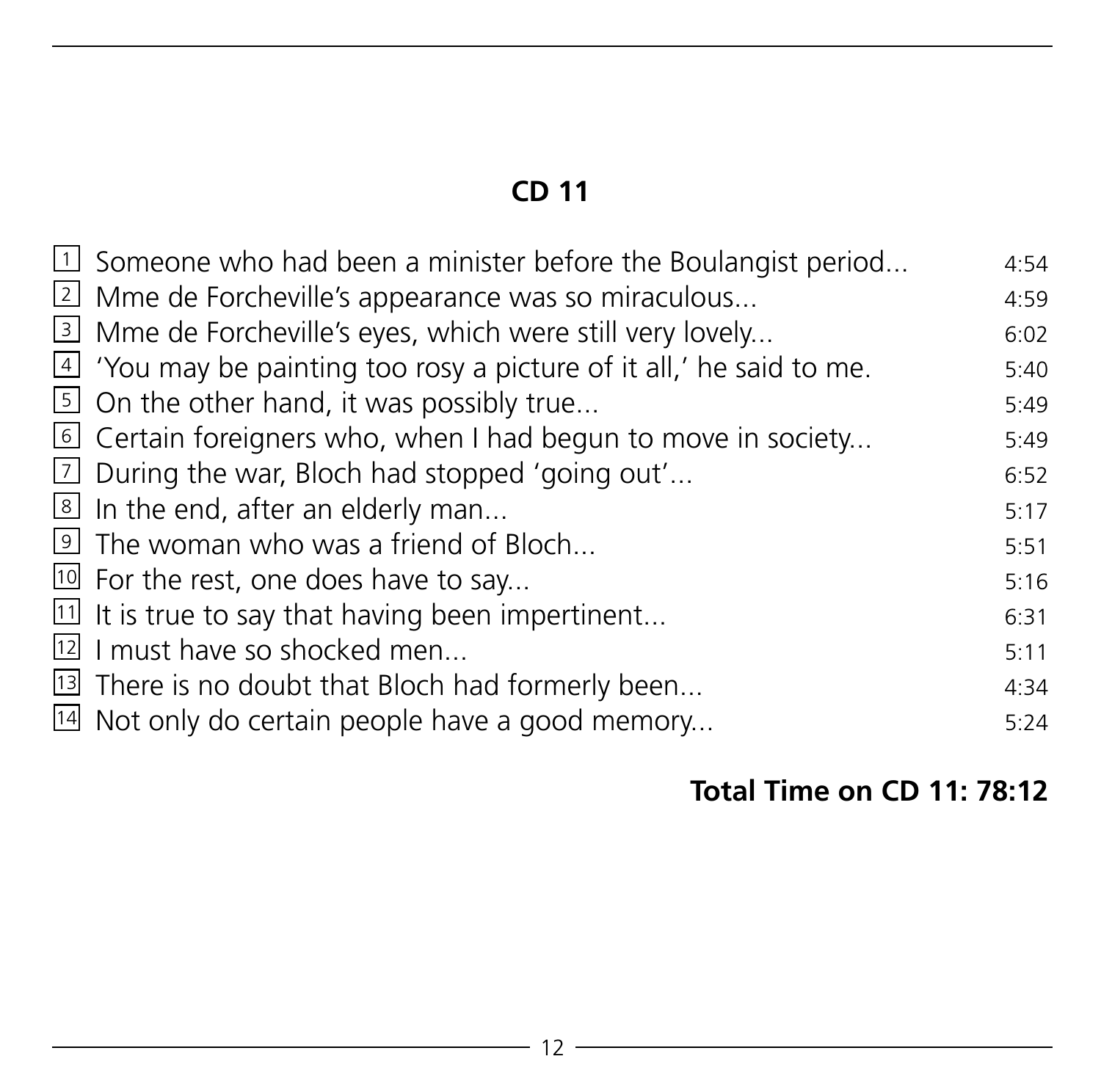| $\overline{1}$ It was not only the appearance of these individuals                    | 5:44 |
|---------------------------------------------------------------------------------------|------|
| 2 Our parallel lives were like the edges                                              | 4:40 |
| 3 'What's the news of the Marquise d'Arpajon?'                                        | 5:37 |
| $\overline{4}$ The spinster spotted that her mother                                   | 5:47 |
| 5 I had sat down beside Gilberte de Saint-Loup.                                       | 5:46 |
| $\overline{6}$ 'There is one aspect of war he was beginning to notice,' I said to her | 5:36 |
| $\overline{2}$ 'But how is it that you come to receptions'                            | 5:25 |
| 8 And anyway, was it not in order to concern myself                                   | 5:54 |
| 9 As I looked at Gilberte I did not think                                             | 5:10 |
| $10$ Now, the law that had governed the dreams of each year                           | 6:10 |
| <sup>11</sup> The duchess was still hesitating                                        | 5:12 |
| <sup>12</sup> Now meanwhile, at the other end of Paris                                | 5:14 |
| <sup>13</sup> Unfortunately these notes merely allowed her son-in-law                 | 5:38 |
| <sup>14</sup> Berma uttered not a word of reproach                                    | 4:29 |
|                                                                                       |      |

# **Total Time on CD 12: 76:30**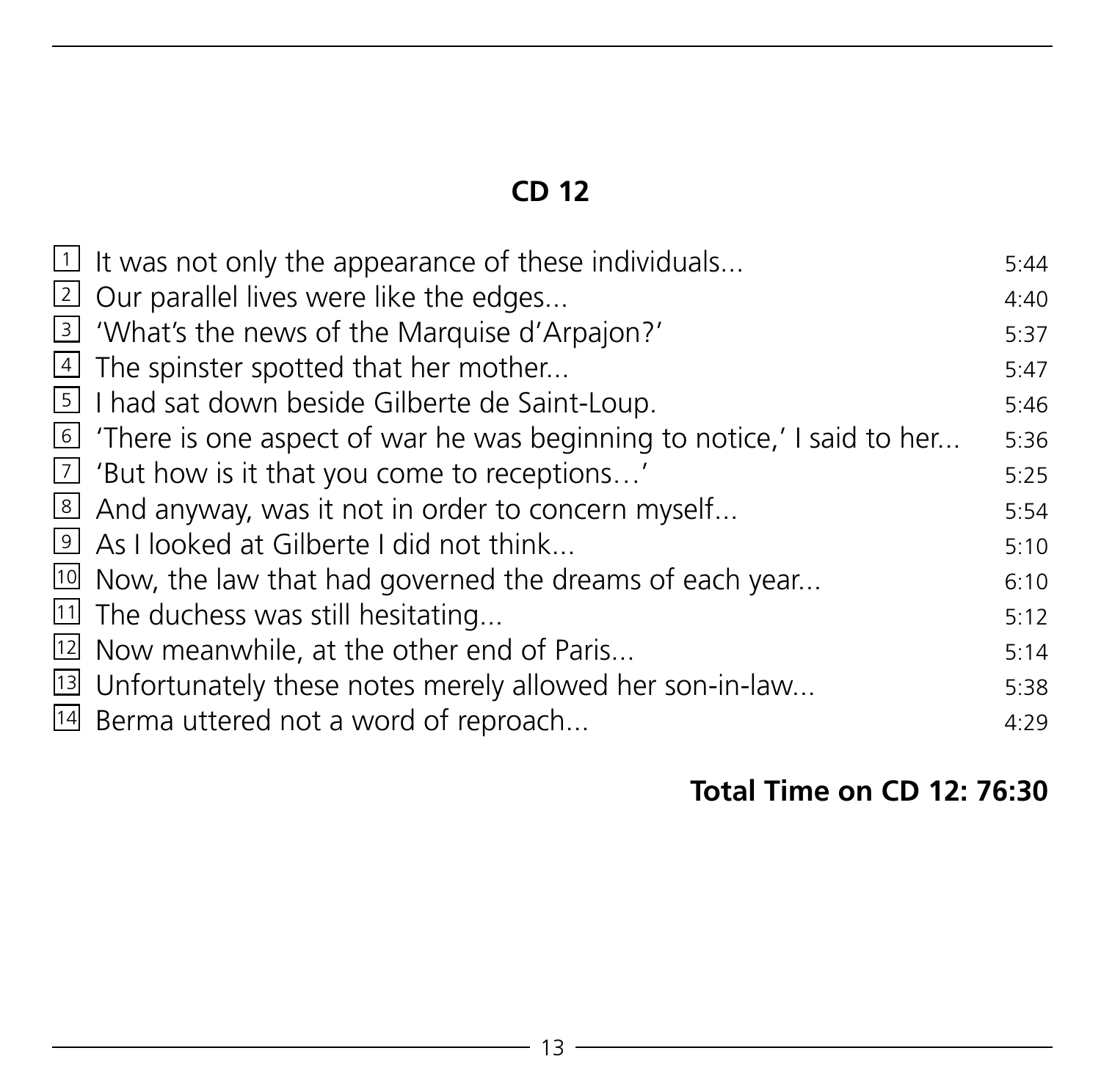| $\exists$ All the quests looked at one another                                        | 5:04 |
|---------------------------------------------------------------------------------------|------|
| 2 While this woman reciting La Fontaine's loveliest lines                             | 5:39 |
| $\overline{3}$ I realised that the passage of time                                    | 6:21 |
| 4 However, since the talent of the best writers often dries up                        | 5:33 |
| $\overline{5}$ 'I can't tell you how pleased I am to see you,' the duchess continued. | 5:58 |
| To her, though                                                                        | 5:29 |
| $\overline{2}$ The past had become so transformed                                     | 6:02 |
| 8 The judgements the duchess then pronounced on Rachel                                | 5:49 |
| In the antechamber, where the couple's wait had gone                                  | 5:20 |
| <sup>10</sup> The life of the duchess went on being very unhappy too                  | 5:03 |
| $11$ I would certainly not have recognised him                                        | 4:43 |
| $12$ Thus it was that the apparently impregnable positions                            | 5:39 |
| $13$ In fact every time I subsequently tried to see her I failed to do so             | 4:57 |
| $14$ There is not necessarily any contradiction, though                               | 7:19 |
|                                                                                       |      |

# **Total Time on CD 13: 79:02**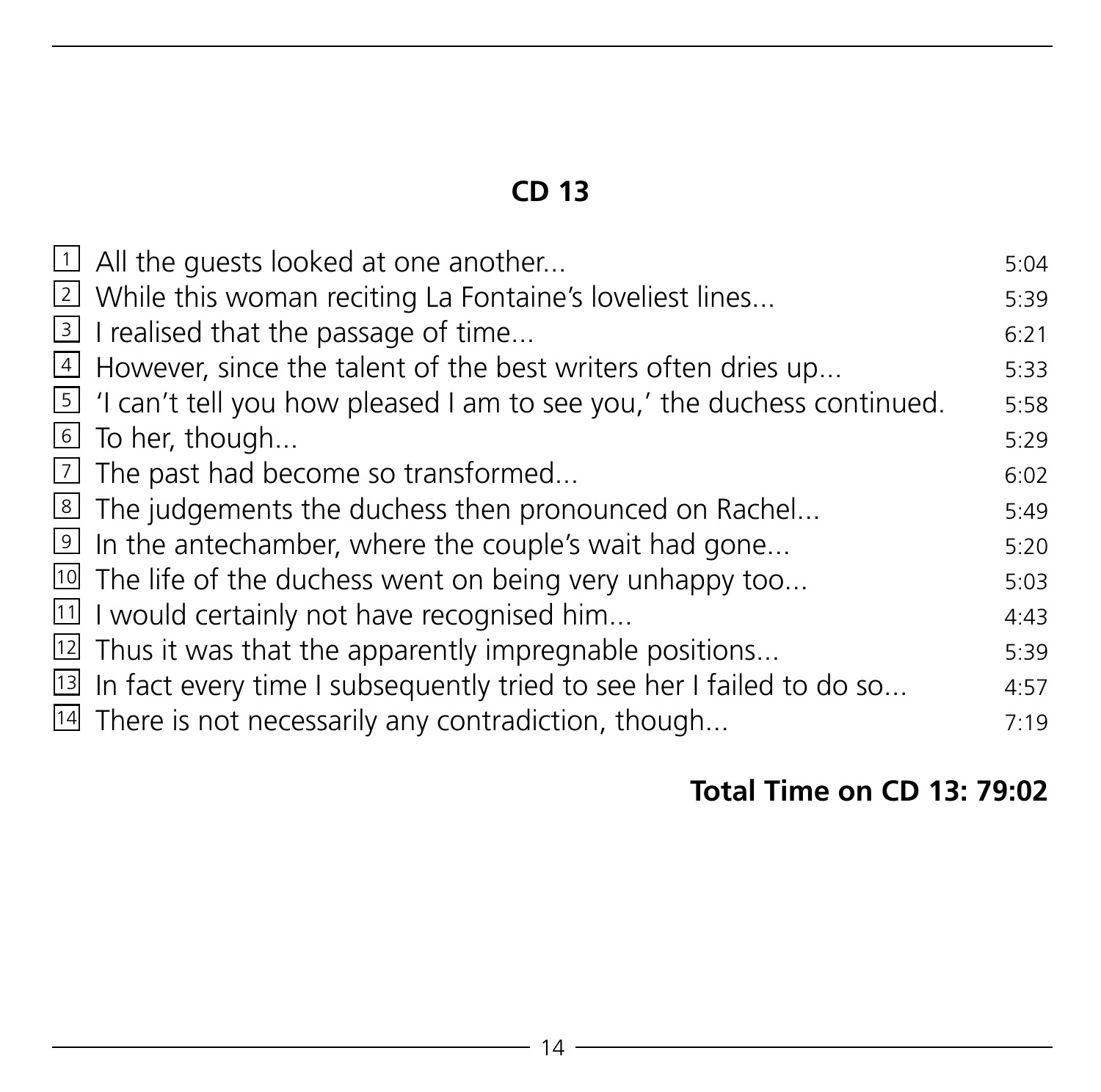| $\boxed{1}$ To greet the duchess, she slightly bowed her fine head   | 4:55 |
|----------------------------------------------------------------------|------|
| $\vert$ 2 'But how can I talk to you about stupid things like that?  | 5:00 |
| 3 However, she did not pursue her thoughts                           | 4:51 |
| 4 Later on this daughter                                             | 5:50 |
| 5 One might say that if I tried not to use it unconsciously          | 6:05 |
| $\overline{6}$ How happy anyone who could write such a book would be | 5:57 |
| $\boxed{7}$ The papers that Françoise called my paperies             | 6:05 |
| 8 It was not like that now.                                          | 5:16 |
| <b>9</b> Now it did not trouble me                                   | 5:47 |
| 10 One of my selves                                                  | 5:33 |
| $\boxed{11}$ All at once, though, after a month                      | 5:51 |
| <sup>12</sup> I myself had to write something different              | 4:50 |
| <sup>13</sup> I could, although the mistake would be more serious    | 4:54 |
| 14 At that very moment, in the Prince de Guermantes' mansion         | 6:37 |

#### **Total Time on CD 14: 77:36 Total Time on CDs 1–14: 18:08:24**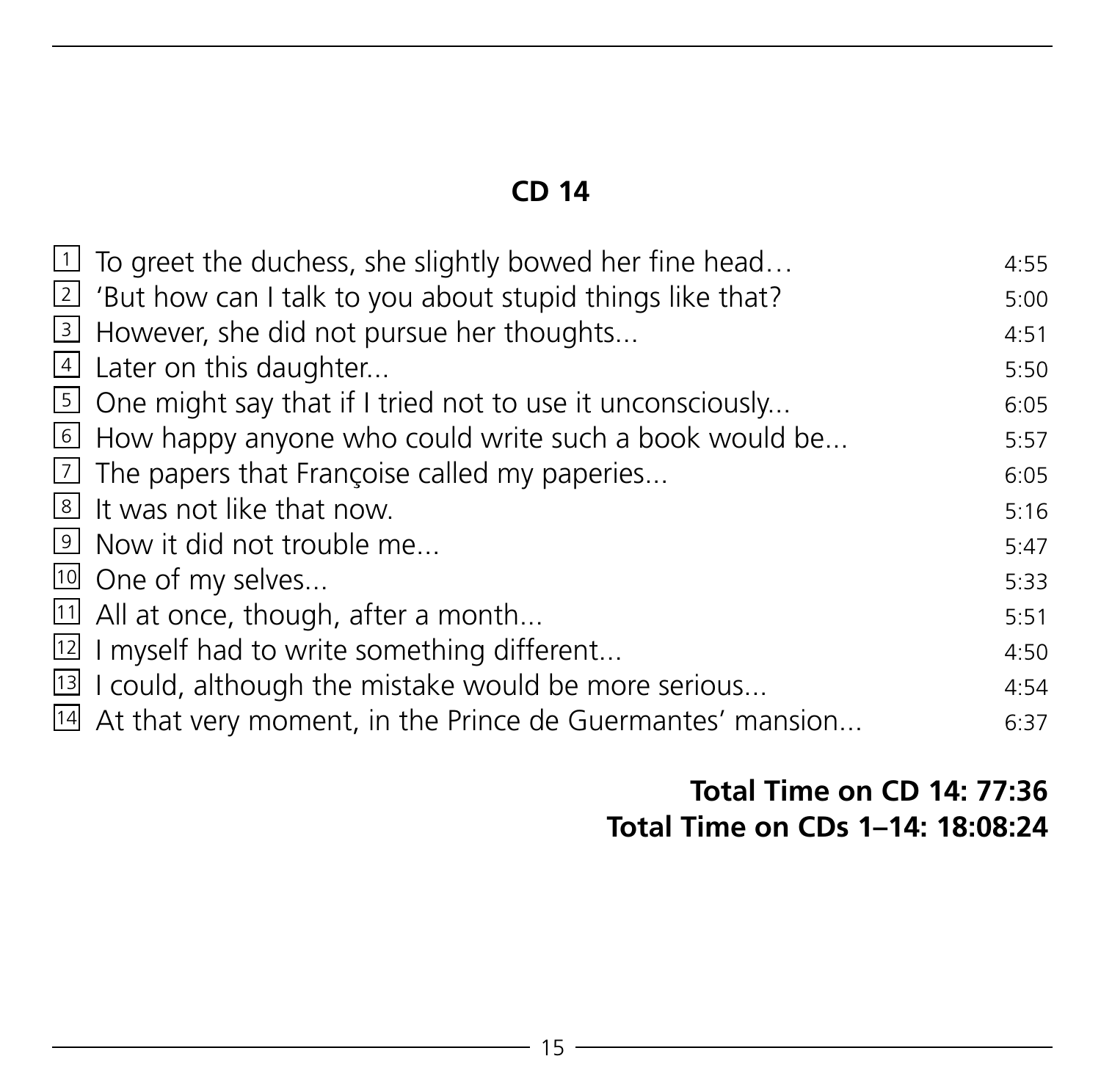# Marcel Proust **(1871–1922)** Time Regained

The critic André Maurois described Proust's *Remembrance of Things Past* as 'one of the greatest works of the imagination of all time'.

The literal translation of the work's French title, 'In Search of Lost Time', contains within it a clue to the creation of this monumental work of biographical fiction. Having wasted time living a dilettante existence in the fashionable world, Proust, in middle age, decided to re-dedicate his life to art, and to attempt at last to achieve the great work of which he knew himself capable.

*Remembrance of Things Past* was his chance to justify his life, and to cheat death through an act of artistic creation. It was the means he would use to conquer time through recreating his lost years. Memory was the material with which he would weave the magic cord to be launched into infinity; that cord which now binds us to

him, and stretches forward into the future, linking his genius to unborn generations.

#### **The Author**

Marcel Proust was born on 10 July, 1871. His father, a distinguished professor of medicine, was from a Catholic family while his mother was Jewish. Although convinced from an early age of his calling as a writer, Proust was riddled with selfdoubt and wrote relatively little at the beginning of his career.

During his twenties, he co-founded a short-lived review, *Le Banquet*; contributed to another literary publication, *La Revue Blanche*; and in 1896 had his first book published, a collection of essays entitled *Les Plaisirs et Les Jours*.

He became an enthusiastic admirer of Ruskin and translated his *Bible of Amiens* and *Sesame and Lilies* into French.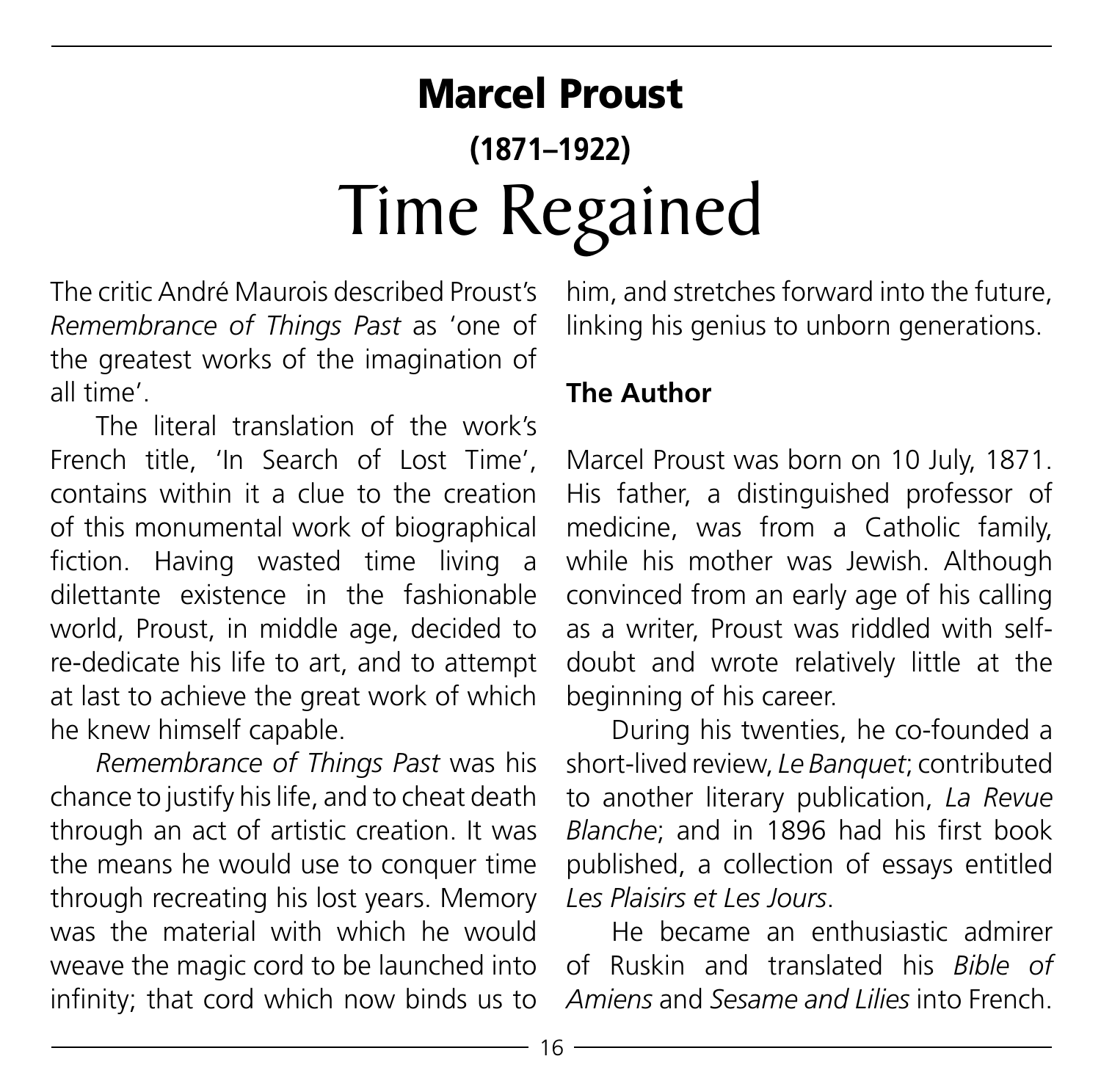A novel, *Jean Santeuil,* which was the precursor of *Remembrance of Things Past*, was abandoned, and eventually published long after Proust's death, in 1954.

For much of his youth Proust led the life of a man-about-town, frequenting fashionable Paris drawing rooms and literary salons, which were to form the background of a number of his early stories and sketches, and subsequently of *Remembrance of Things Past*.

The death of his adored mother in 1905 resulted in a nervous collapse and aggravated his chronic asthma and insomnia. But, despite his grief and the sense of loss, from which he never recovered, his mother's death freed him with regard to his homosexual way of life, and allowed him to address same-sex love in his writing, albeit in a form which treated such experiences as happening to others rather than to himself.

In 1907 he moved into an apartment in the Boulevard Haussmann where, in the bedroom which he had had lined with cork to keep out noise, he embarked upon his great work *À la Recherche du Temps Perdu* (Remembrance of Things Past). In

it the minuteness of his observation, the depth of his psychological understanding, and the vividness of his descriptive powers combined to create one of the most poetic and magical works in all literature.

#### **Publication of** *Remembrance of Things Past*

This long autobiographical cycle was originally published in eight sections: *Du Côté de Chez Swann* (Swann's Way) in 1913; *A L'Ombre des Jeunes Filles en Fleurs* (Within a Budding Grove) in 1918; *Le Côté de Guermantes I* (The Guermantes Way I) in 1920; *Le Côté de Guermantes II* and *Sodom et Gomorrhe I* (Cities of the Plain I) in 1921; *Sodom et Gomorrhe II* in 1922; *La Prisonnière* (The Captive) in 1923; *Albertine Disparue* (The Sweet Cheat Gone/The Fugitive) in 1925 and *Le Temps Retrouvé* (Time Regained) in 1927.

Proust was obliged to publish *Swann's Way* at his own expense, and even after it had appeared, had trouble finding a publisher for the next part, *A L'Ombre des Jeunes Filles en Fleurs.* However, when it appeared in 1918 it received considerable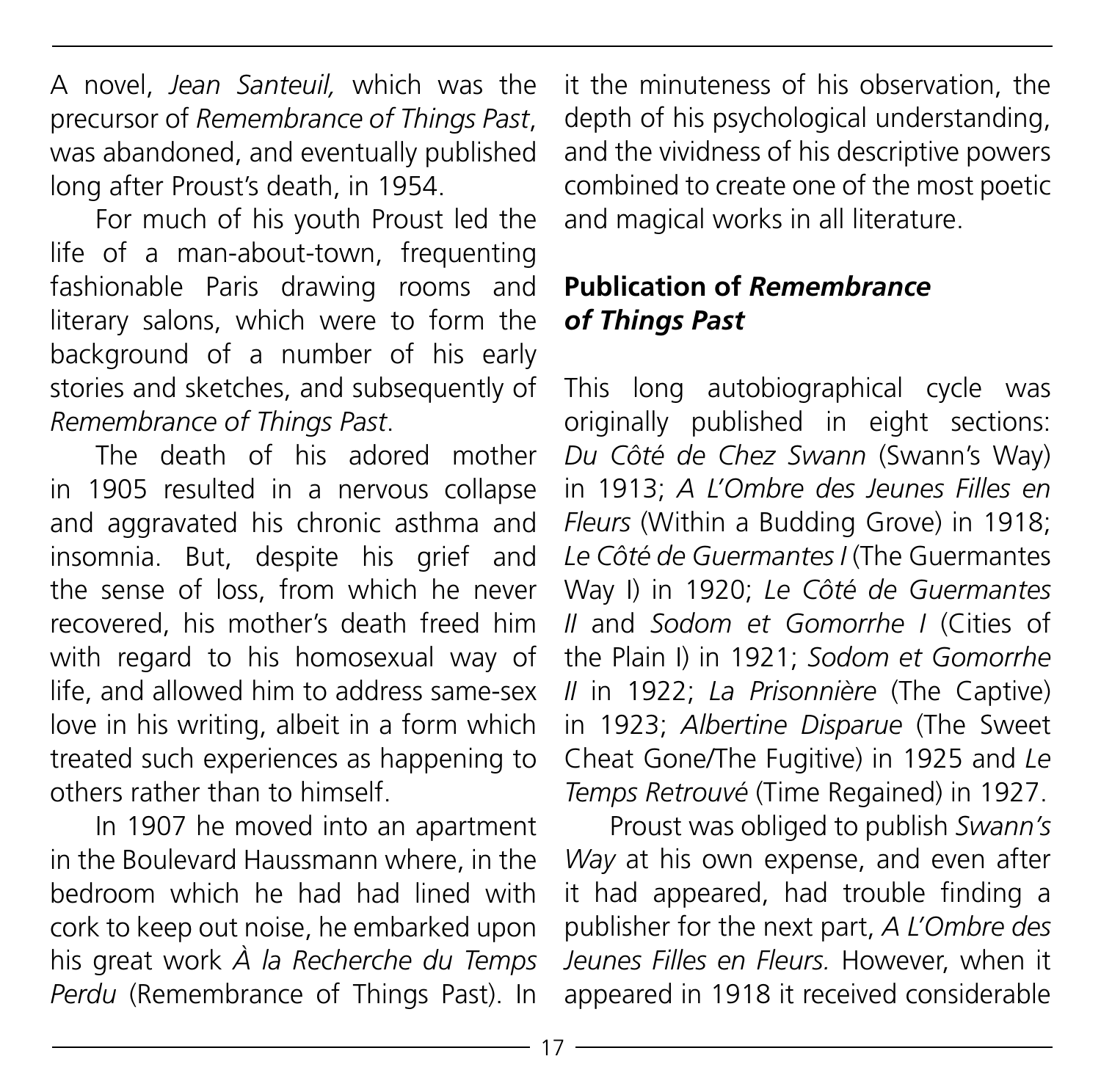acclaim, and was awarded the Prix Goncourt the following year.

By the time Proust died, on 18 November, 1922, the first four parts of the cycle had been published, leaving the others to appear posthumously.

#### **Time Regained**

*Time Regained* is the final part of *Remembrance of Things Past*. In between lengthy stays in a sanatorium, the Narrator, Marcel, makes several return visits to Paris during the First World War. When he finally leaves the sanatorium at the end of the war, he discovers that the old social order has changed. The two Ways of his childhood walks in Combray have now come together: the Méséglise or Swann's Way representing the bourgeois society into which Marcel was born, and the Guermantes Way, the aristocratic circle of the Guermantes family into which he has been admitted, are now united, and members of both worlds are to be found mingling in Paris society.

Gilberte, Swann's daughter, has married Robert de Saint-Loup, thus

becoming a member of the Guermantes family; the Prince de Guermantes marries Mme Verdurin, formerly 'Mistress' of 'the little clan', a bohemian artistic circle, whose husband has since died; the aged Duc de Guermantes is in love with Swann's widow, the former courtesan Odette de Crecy; Marcel's previously socially inept school friend Bloch is now a respected playwright and has become much in demand in society salons; the Duchesse de Guermantes, previously unwilling to acknowledge any but the most fashionable member of her world, now cultivates the friendship of the actress Rachel, previously the mistress of her nephew Saint-Loup, and originally a whore.

In attempting to find his way home through the darkened streets during an air raid, Marcel becomes lost and stumbles into a male brothel. He sees a shadowy figure reminiscent of Saint-Loup leave the building. His curiosity leads him to witness the Baron de Charlus undergoing an episode of sado-masochistic whipping. A croix-de-guerre is discovered in the brothel, which later on turns out to have been lost by Saint-Loup. Unknown to Gilberte,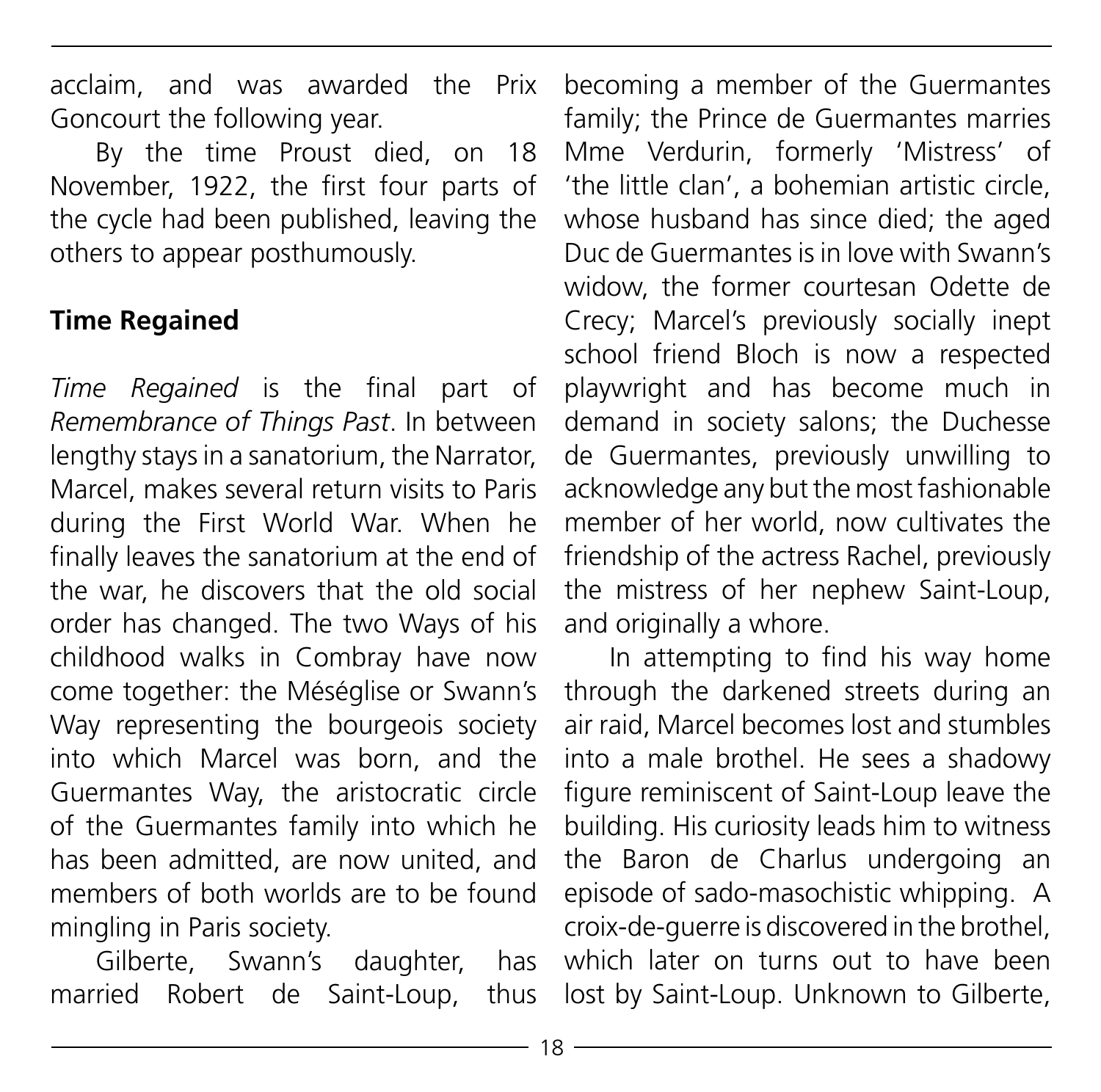Robert has been involved in homosexual affairs, and is in love at present with the violinist Charles Morel. Morel is the son of Marcel's uncle's valet, and was formerly the protégé of the Baron de Charlus whom he has treated with cruelty and ingratitude. Later Marcel is devastated to learn that Robert de Saint-Loup has been killed in battle, having proved himself a daring and valiant officer.

Gilberte returns to Tansonville, her house at Combray, which has been requisitioned by German troops. She writes to Marcel that the hawthorn path where they first met has become a military objective and is the centre of a fierce battle, while Combray church has been destroyed by the British and the French, because it was used as a look-out post by the Germans.

When Marcel returns to Paris from his sanatorium after the war, he accepts an invitation to attend a reception at the Prince de Guermantes's magnificent new mansion. Here he experiences several episodes of involuntary memory in which the past is so vividly recreated that it becomes indistinguishable from

the present. These experiences lead to his discovering that the theme for which he has been searching as the subject for his work is his own life. He meets friends from an earlier time whom he is astonished to find have become old, and it is brought home to him that if time has passed for them it has passed for him as well, and that he too is now old. He realises that he only has a limited time in which to work, and that he must begin at last.

*Time Regained* brings together the two themes of the book: time lost and time rediscovered. The novel's original title in French, *À la Recherche du Temps Perdu*, translates literally into 'In Search of Lost Time', and the phrase 'lost time' may be taken to refer both to time which has passed, and time which has been wasted. The two meanings are relevant both to Proust's own life and to the novel, which if not directly autobiographical, is certainly a record of Proust's inner journey through life.

Proust wanted to be a writer from his early youth, but he was tortured by self-doubt and the fear that he lacked talent. He was also highly susceptible to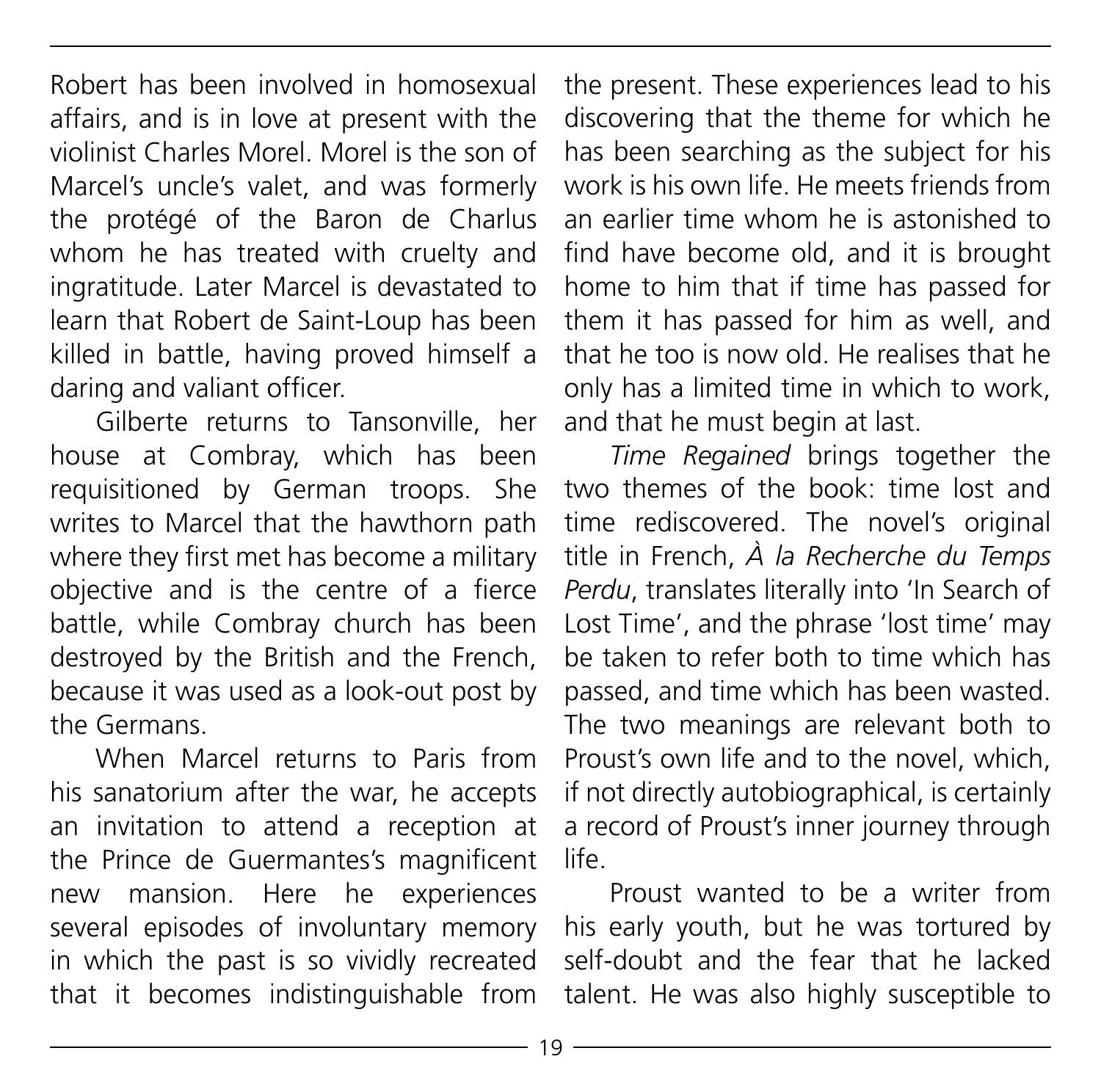the attractions of society, and spent much of his time in the fashionable salons of the day which were frequented by wellknown writers, composers, artists and politicians as well as by members of the aristocracy and the social elite. But Proust was aware that his life as a man about town was sapping time and energy which ought to be devoted to his writing, and he constantly berated himself for lacking the willpower to keep regular hours and embark on a sustained regime of work.

However, in retrospect, his whole life can be seen as preparation for writing his masterpiece, *Remembrance of Things Past*. All his experiences, both serious and frivolous, were to serve as raw material for his novel. Despite Proust's selfcriticism, and although he never earned his living from writing and depended on a private income, before he embarked on *Remembrance of Things Past*, he wrote quite constantly and produced, in addition to endless letters, articles, essays, poetry and translations of several works of Ruskin, a volume of short stories and an unfinished novel. The volume of stories *The Pleasures and the Days*, was published

in 1896 to little public acclaim, while the unfinished novel, *Jean Santeuil*, an unsuccessful first attempt to write what was to become *Remembrance of Things Past*, lay among Proust's papers until it was discovered and published in 1954, more than thirty years after his death.

The Narrator of *Remembrance of Things Past* is a thinly disguised version of the author himself. Like Proust, he is an invalid who wastes his time socialising, constantly putting off the work he intends to write. In the last volume, *Time Regained*, he finally realises that the subject for his book, which always eluded him, was there in front of him all the time: it is his own life.

Because of its digressive nature, *Remembrance of Things Past* has been criticised as formless, lacking shape. But although Proust altered and added enormously to the original scheme of the novel, which ended up unimaginably longer than he originally planned, its structure was there from the beginning, and it is not until we reach the final part that the author's intention can be fully appreciated.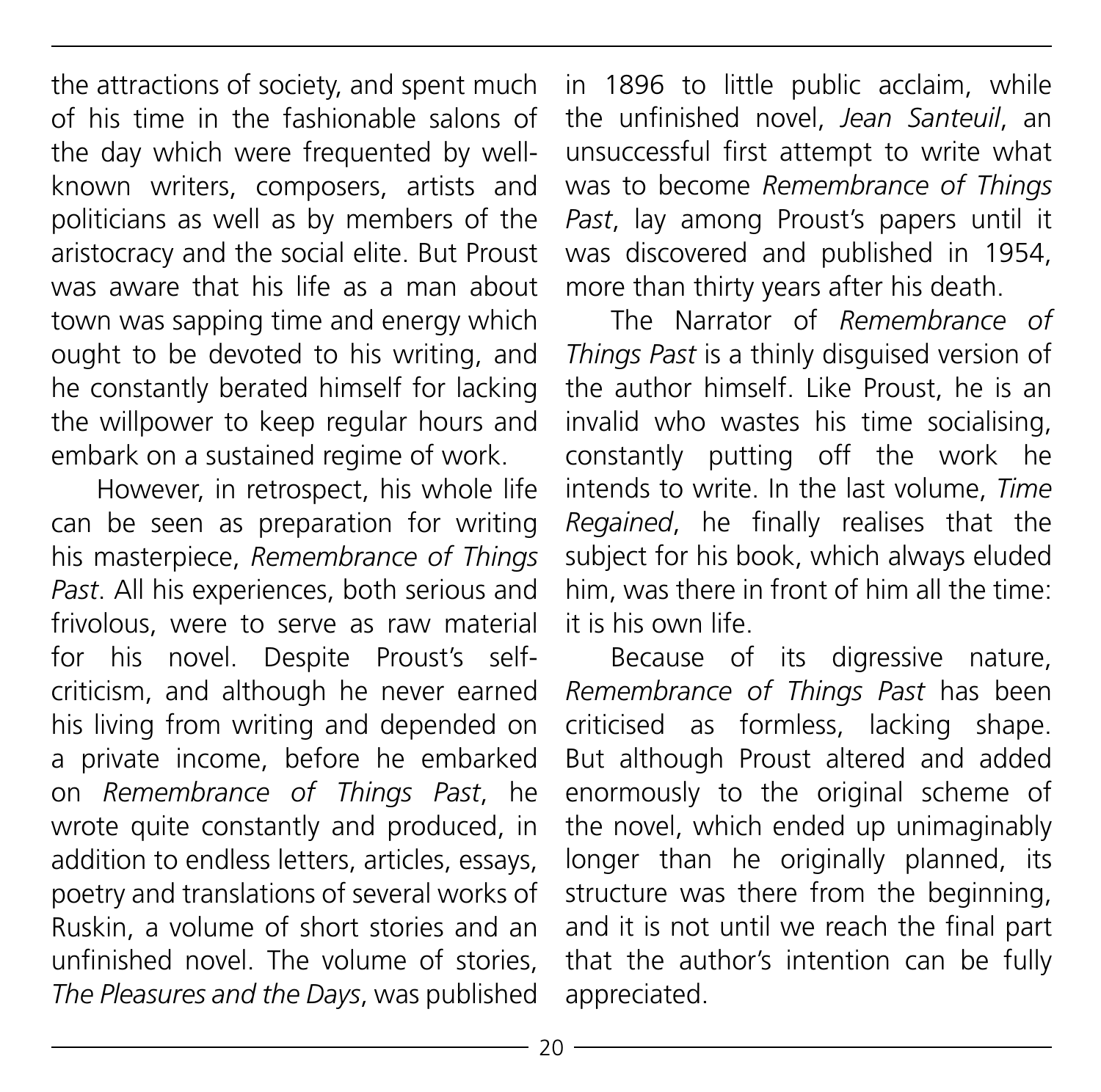*Remembrance of Things Past* is the story of a man who is unable to bring himself to write. Finally, he discovers his theme and decides it is time to begin. And as we finish reading the novel, we realise that it is the book on which he is about to start. Here we have the perfectly formed circle of time lost and time regained, which was Proust's original plan.

Proust's theory of involuntary memory is central to the work. The incident of the madeleine dipped in lime-flower tea which brings back for the Narrator a whole lost world of childhood, takes place in the first part of the novel, *Swann's Way*, and with it the author sets forth his subject as a composer states a theme which he intends to develop in the rest of the symphony.

According to Proust, it is the power of involuntary memory which enables us to re-experience the past, rather than merely to visualise it, which is a function of the intellect. On such occasions we feel again the same sensations which surrounded the original event. And when the Narrator returns to Paris after many years in a sanatorium, several instances of

involuntary memory are crowded together in one day. These lead to his realisation that he is able to use these experiences, in which the past and the present are inextricably mixed, to relive his life, to regain lost time.

As Marcel arrives at the Prince de Guermantes's mansion, he steps on an uneven paving stone and he is immediately filled with a sense of coolness and dazzling light. He searches for the origin of these feelings, and realises that they have transported him back to Venice, where he had encountered a similar uneven paving stone in the Baptistry of St Mark's. In the library a servant accidentally knocks a spoon against a plate, and Marcel finds himself again in a railway carriage contemplating the beauty of the evening light on a row of trees, a sight to which he had felt unable to respond the previous day. When he wipes his mouth with a starched napkin he relives the sensation of being once again in Cabourg, drying his face by the open window with one of the hotel's stiff linen towels, and as he breathes the salt air he feels he has only to open the windows to step out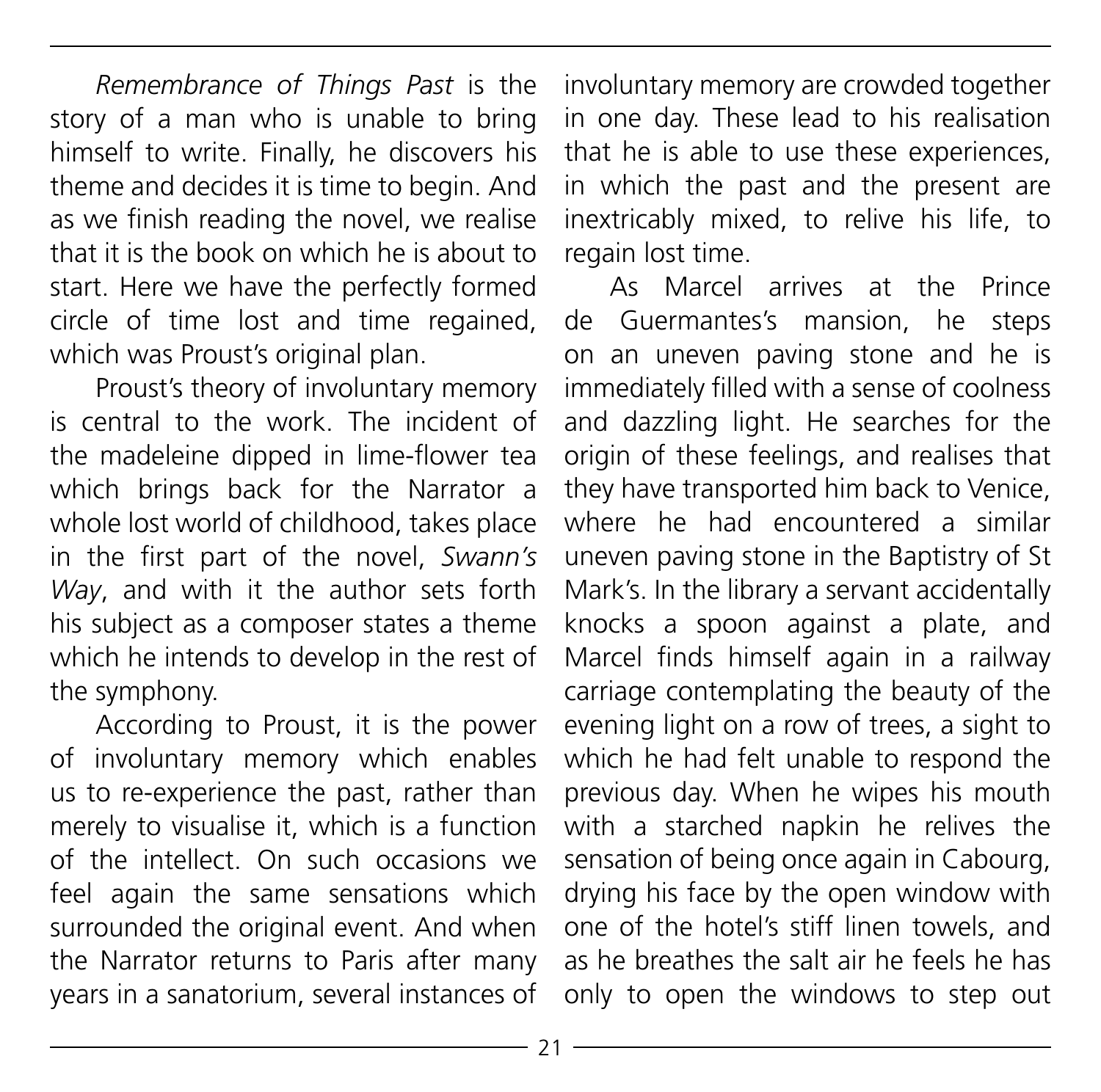onto the beach. These experiences serve to remove all his self-doubt and to give him courage by affirming that the past is alive within him and that his youthful self is still accessible.

And so 'lost time' – in the sense both of time which has passed and time which has been wasted, becomes 'time regained', that is time which can not only be lived through again, but can be captured and immobilised through literature. Encapsulated in a work of art, time is suspended, and a life which would otherwise have been as ephemeral as a plant which blooms only for a season and then dies, is enabled to exist indefinitely.

This yearning for immortality is the spur which drives the artist forward impelling him to create art as a defence against the finality of death. And the last third of Marcel Proust's short life was taken up with the struggle against mortality as, bedridden and suffering, he called upon all his remaining strength to complete his task.

Proust, the life-long invalid, sensed the advance of death and was conscious of the shortness of time remaining for the accomplishment of his work. And with an irony worthy of one of his own characters, who so often turn out to be quite different from what we have been led to suspect, the fashionable man about town who had been seen by his critics as a dilettante, who since his youth had berated himself for his lack of willpower and his inability to work, now became an example of courage, single-minded determination and tenacity, as he battled against illness and death to finish what he had set out to do.

In the end, Proust succeeded in completing his novel before death claimed him, and in *Remembrance of Things Past* he leaves us in his legacy a distillation of his life through which he enables us to see our own more clearly. As he wrote, 'Our greatest fears, like our greatest ambitions, are not beyond our strength, and we are able in the end to overcome the one and to realise the other.' The work he feared he might never accomplish stands now for all time: a reminder that with sufficient courage and will, we too have the power to transform time lost into time regained.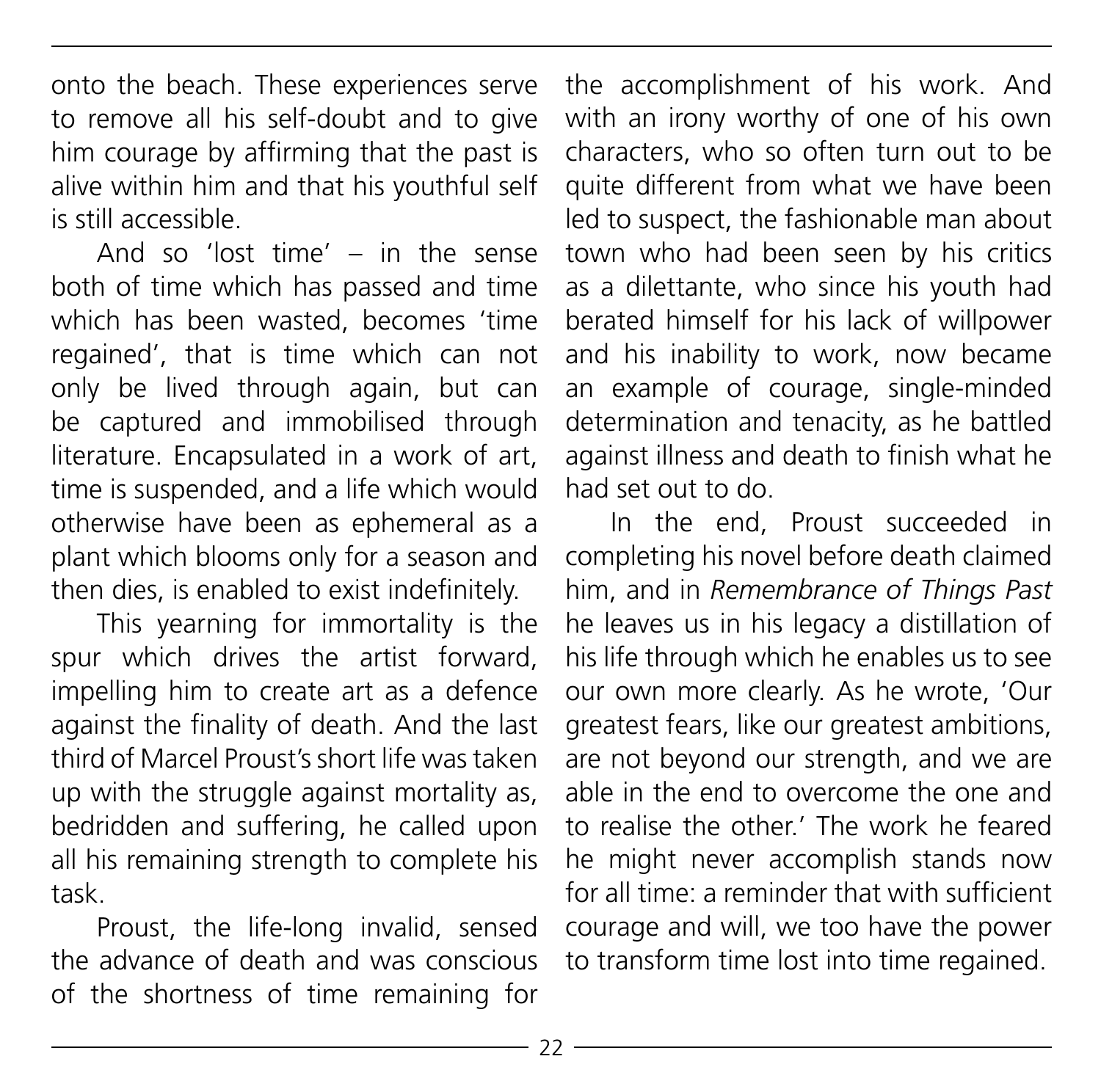#### **The Life and Work of Marcel Proust**

To avoid any confusion, it may be helpful to point out that Proust's great work, *À la Recherche du Temps Perdu,* was originally translated into English by Charles K. Scott-Moncrieff and published in 1922 under the title, *Remembrance of Things Past*. It was subsequently re-translated by Terence Kilmartin and appeared in 1981 as *In Search of Lost Time*. In 2002 a new edition appeared under the same title, with each volume assigned to a different translator. The Naxos AudioBooks recordings use the Scott-Moncrieff text and, in references to the work, I use Scott-Moncrieff's title.

My own contact with Proust began when, as a 17-year-old schoolboy, I first read *Swann's Way*. I could not have guessed then that, many years into the future, Proust would take over my life to such an extent. Over a six year period during the 1990s, I abridged and recorded *Remembrance of Things Past* for Naxos AudioBooks, for whom I have now recorded this entire, uncut text.

When I was asked to write *The Life and Work of Marcel Proust* (see www.

naxosaudiobooks.com), it occurred to me that, although the people on whom Proust based his characters were no longer living, the places he wrote about were still there, and so I travelled to France to see them. I was delighted to discover that Illiers, where Marcel Proust spent his holidays as a child, and which figures in the book as Combray, is now marked on maps and road signs as Illiers-Combray, in official recognition of the reason for this sleepy village's wider fame.

In a narrow street just off the market square in Illiers-Combray is the house in which Proust's father, Adrien Proust, was born, and further along is the house of his aunt Élisabeth, now a Proust museum, where Élisabeth's fictional counterpart, the bedridden Aunt Léonie, watched the world go by from her bedroom window. Around the corner from the house is a little boulangerie with a sign in the window announcing proudly: 'This is where Aunt Léonie bought her madeleines'. It only occurs to me as I buy a packet of the scallop-shaped cakes, that Aunt Léonie is a creature of fiction. Never mind, Aunt Élisabeth might well have patronised the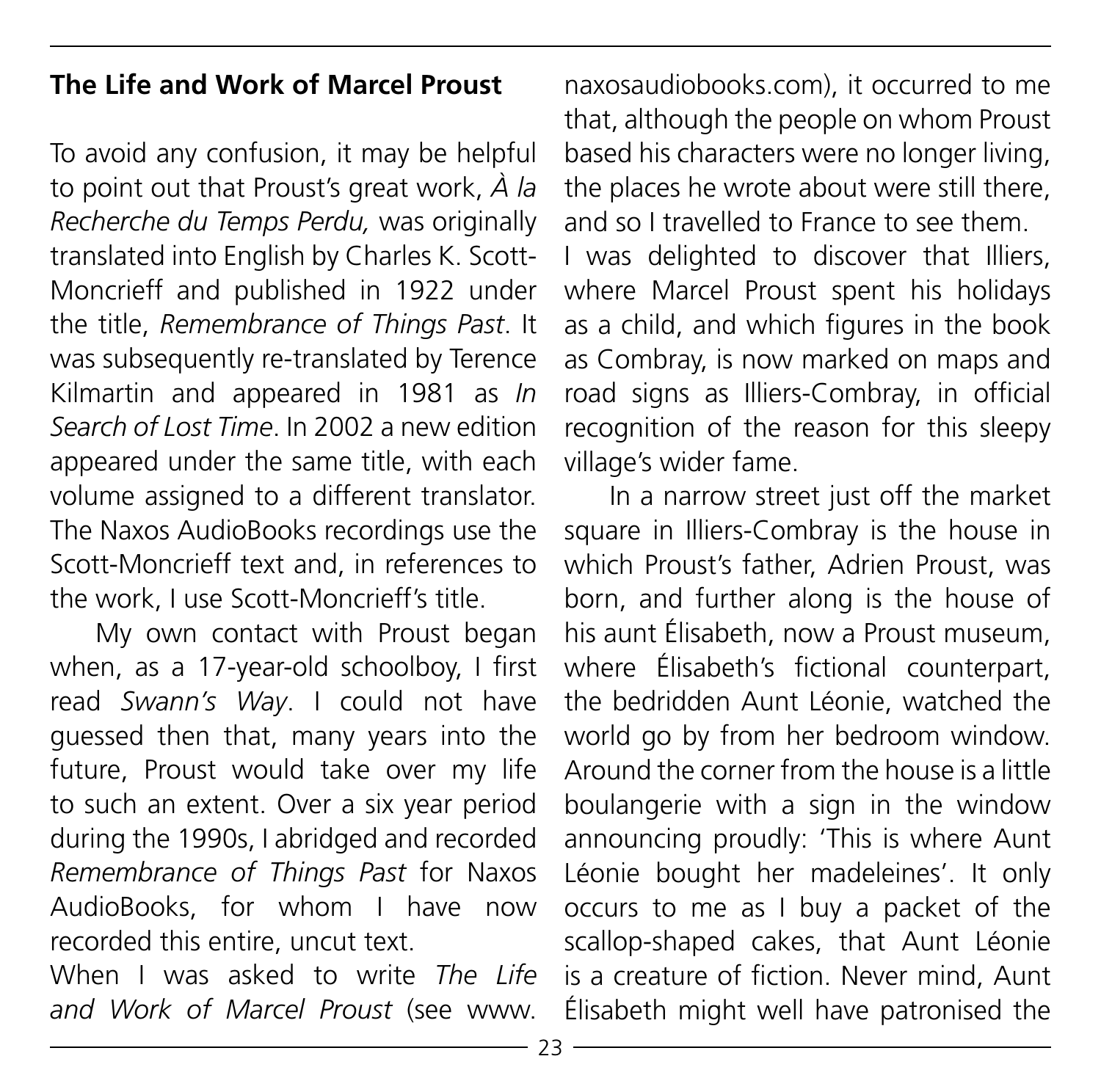establishment, or one very like it. Up the hill there is a real house called Tansonville, the name of the house occupied by Charles Swann, and later by his daughter Gilberte and her husband Robert de Saint-Loup, and further on there is a real village called Méréglise, a name almost identical to the fictional Méséglise.

Water lilies are still reflected in the glassy surface of the river Loir, which in the book bears the more poetic name the Vivonne, and beyond the stream lies the Pré Catalan, the enchanting park created by Proust's horticulturally minded Uncle Jules. From Illiers I travelled on to Cabourg, a seaside resort on the Normandy coast, the original of the fictional Balbec. Here I found the Grand Hotel in all its Edwardian splendour. It was rebuilt after Proust spent holidays there as a child, but he returned as an adult, and sections of *Remembrance of Things Past* were written beneath its roof. As in *Within a Budding Grove*, the great glass windows of the restaurant look out over the promenade to the beach below, and with a little imagination, that group of budding young girls in bikinis is transformed into the little band of 'jeunes filles en fleurs' outlined against the sea.

I travelled on to Paris, visiting 102 Boulevard Haussmann, Proust's home for many years, where he wrote so much of *Remembrance of Things Past*. The building is still owned by the same bank that purchased it from Proust's aunt, when her inconsiderate decision to sell it forced him to move. His bedroom is still there, but unfurnished, and to see the room as it was, one is obliged to visit the Musée Carnavalet, where his bed, chaiselongue and other effects are displayed in a reconstruction of the famous cork-lined room.

A walk to the gardens of the Champs Élysées brought me to an area with a sign announcing that I am in the Allée Marcel Proust. Children chase each other – perhaps playing the modern equivalent of 'prisoners base', the game played by Gilberte and her friends. This is where the real Marcel played as a child with the real Marie de Benardaky, with whom he fell in love, just as the fictional Marcel falls in love with the fictional Gilberte Swann.

In the real world the same spaces are occupied now by different people. Time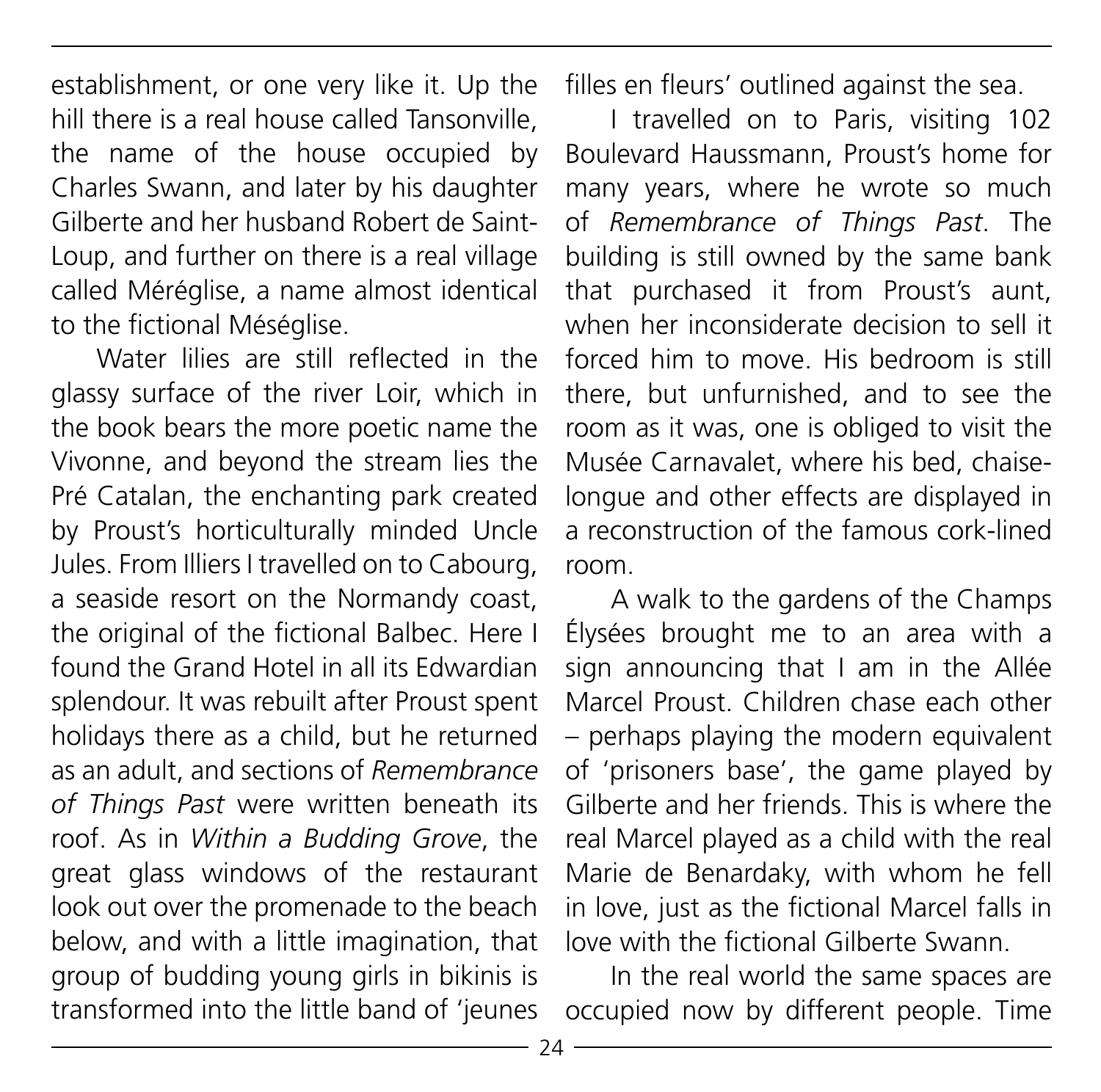has moved on, but places remain, and we have the privilege of being present in not only the imaginary world Proust created, but that portion of the real world which had a part in its creation. His presence has left behind a trace of magic, and we see places differently, because we see them through his eyes. One day those places will have crumbled into dust, as will we ourselves, and the space we now consider ours will be occupied by others. But as long as civilisation remains, those who come after us will be able to share Proust's vision and enter his world. Proust was aware that art is the only true reality and that through his creations the artist continues to live after his death, beyond space and beyond time.

#### **Notes by Neville Jason**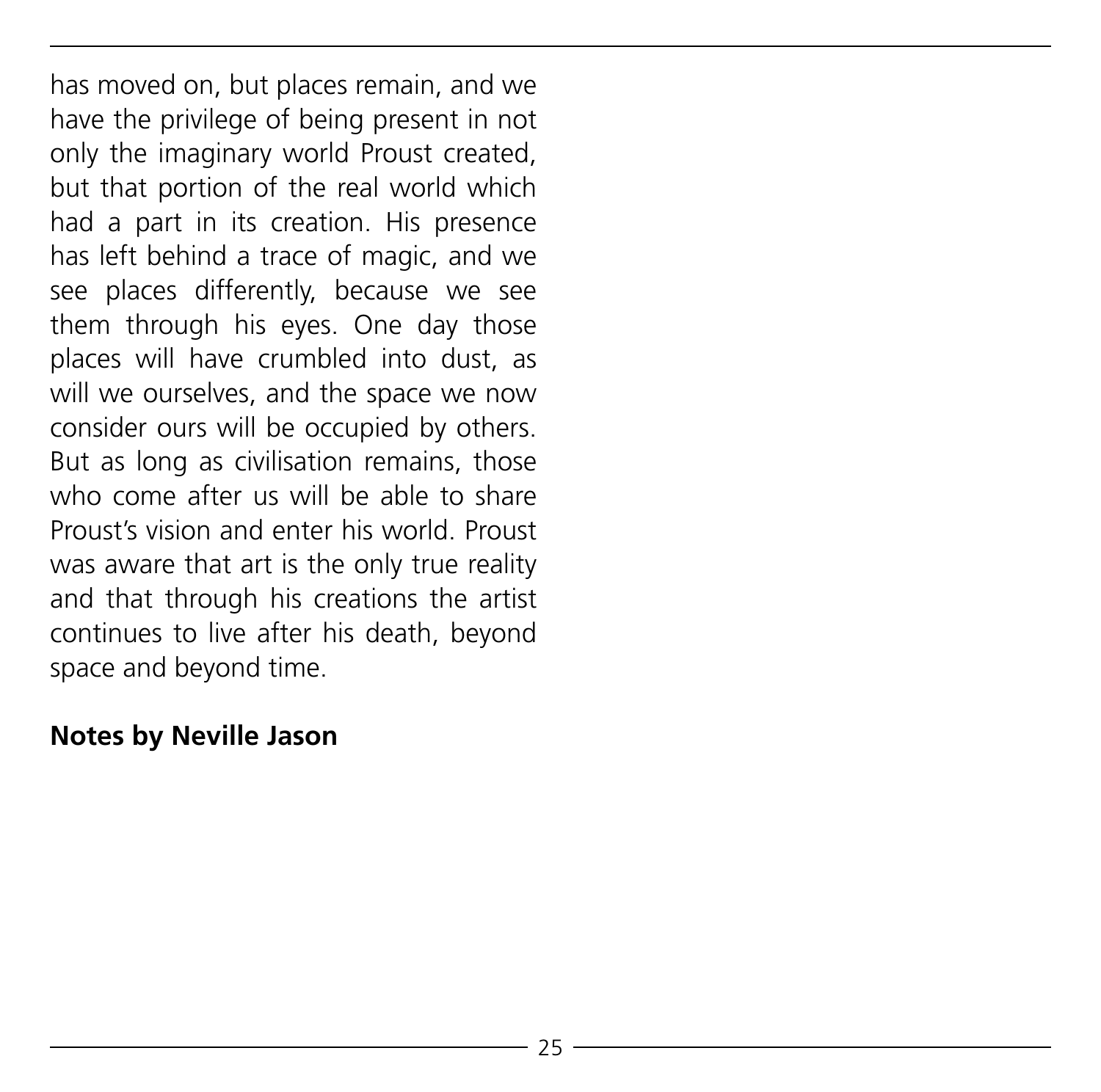# **A Proust Chronology**

| 1871, July 10                                              | Marcel Proust born                                                                          |
|------------------------------------------------------------|---------------------------------------------------------------------------------------------|
| 1873, May 24                                               | Robert Proust born                                                                          |
| 1878-1886                                                  | holiday visits to Illiers (now Illiers-Combray)                                             |
| 1880, spring                                               | Marcel's first attack of asthma                                                             |
| 1882-1888                                                  | attends the Lycée Condorcet                                                                 |
| 1888                                                       | contributed to La Revue Lilas and La Revue Verte                                            |
| 1889-1890                                                  | military service at Orléans                                                                 |
| 1890, January 3                                            | death of maternal grandmother, Adèle Weil                                                   |
| 1890, August                                               | holiday at Cabourg                                                                          |
| 1890, November                                             | enrols as a student in the Faculty of Law and at the<br>Ecole Libre des Sciences Politiques |
| 1890, November – 1891, September contributes to Le Mensuel |                                                                                             |
| 1892, March                                                | first edition of Le Banguet                                                                 |
| 1893, March                                                | last edition of Le Banquet                                                                  |
| 1893, April 13                                             | meets Comte Robert de Montesquiou-Fezensac                                                  |
| 1893                                                       | contributes to La Revue Blanche; degree in law                                              |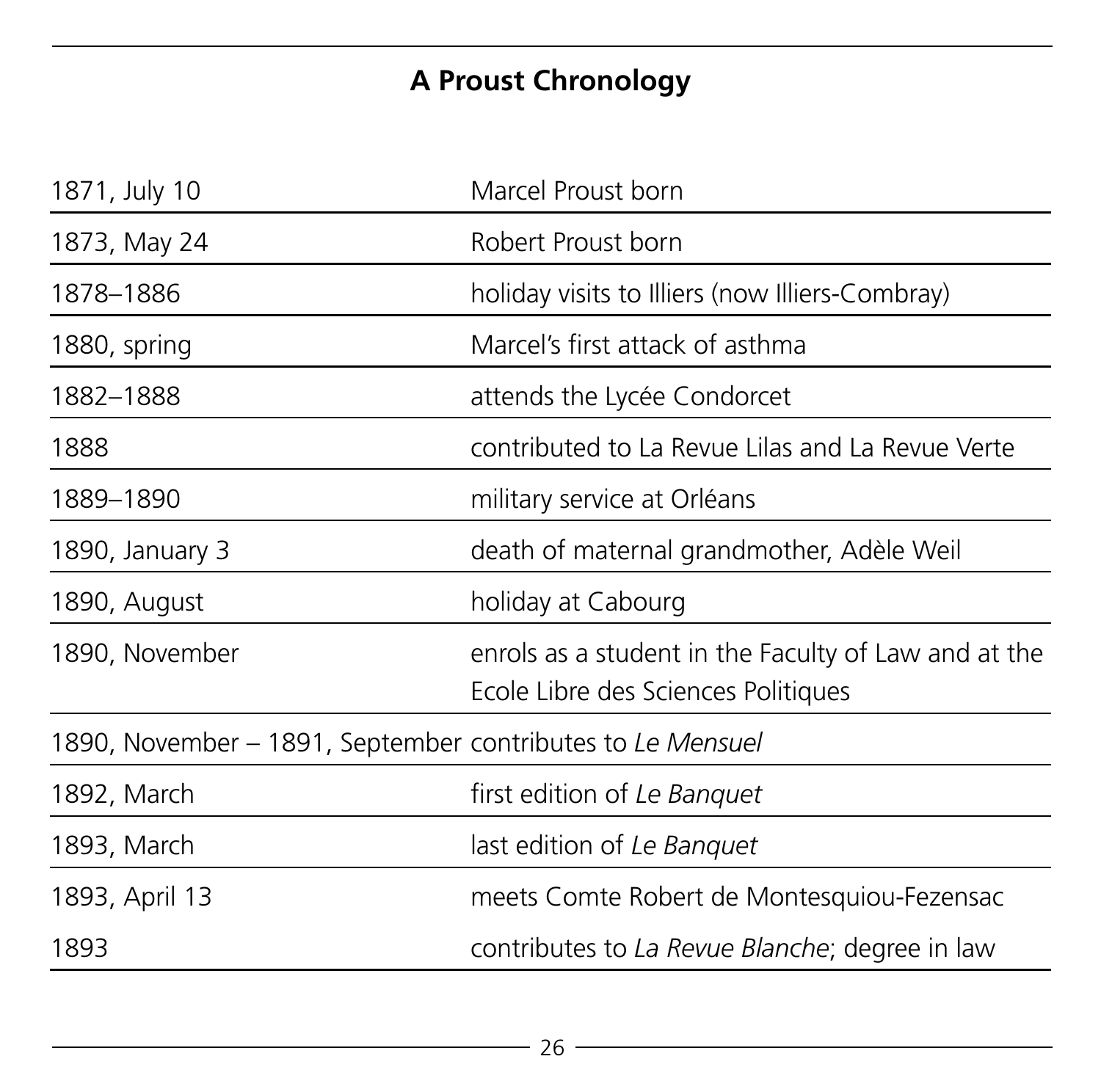| 1894, May 22           | meets Reynaldo Hahn                                                            |
|------------------------|--------------------------------------------------------------------------------|
| 1894, December         | trial of Captain Alfred Dreyfus                                                |
| 1895, March            | degree in philosophy                                                           |
| 1895, summer           | holiday in Brittany with Reynaldo Hahn                                         |
| 1896                   | publication of Les Plaisirs et Les Jours;<br>writing Jean Santeuil             |
| 1897, February 6       | duel with Jean Lorrain                                                         |
| 1898, January 13       | Emile Zola's article J'Accuse published                                        |
| 1899                   | begins translation of Ruskin's Our Fathers Have<br>Told Us (La Bible d'Amiens) |
| 1899, summer           | holiday at Evian-les-Bains, visits the Brancovan<br>family at Amphion          |
| 1900, June and October | visits Venice                                                                  |
| 1902                   | abandons work on Jean Santeuil                                                 |
| 1903, November 26      | death of Adrien Proust                                                         |
| 1904                   | publication of La Bible d'Amiens                                               |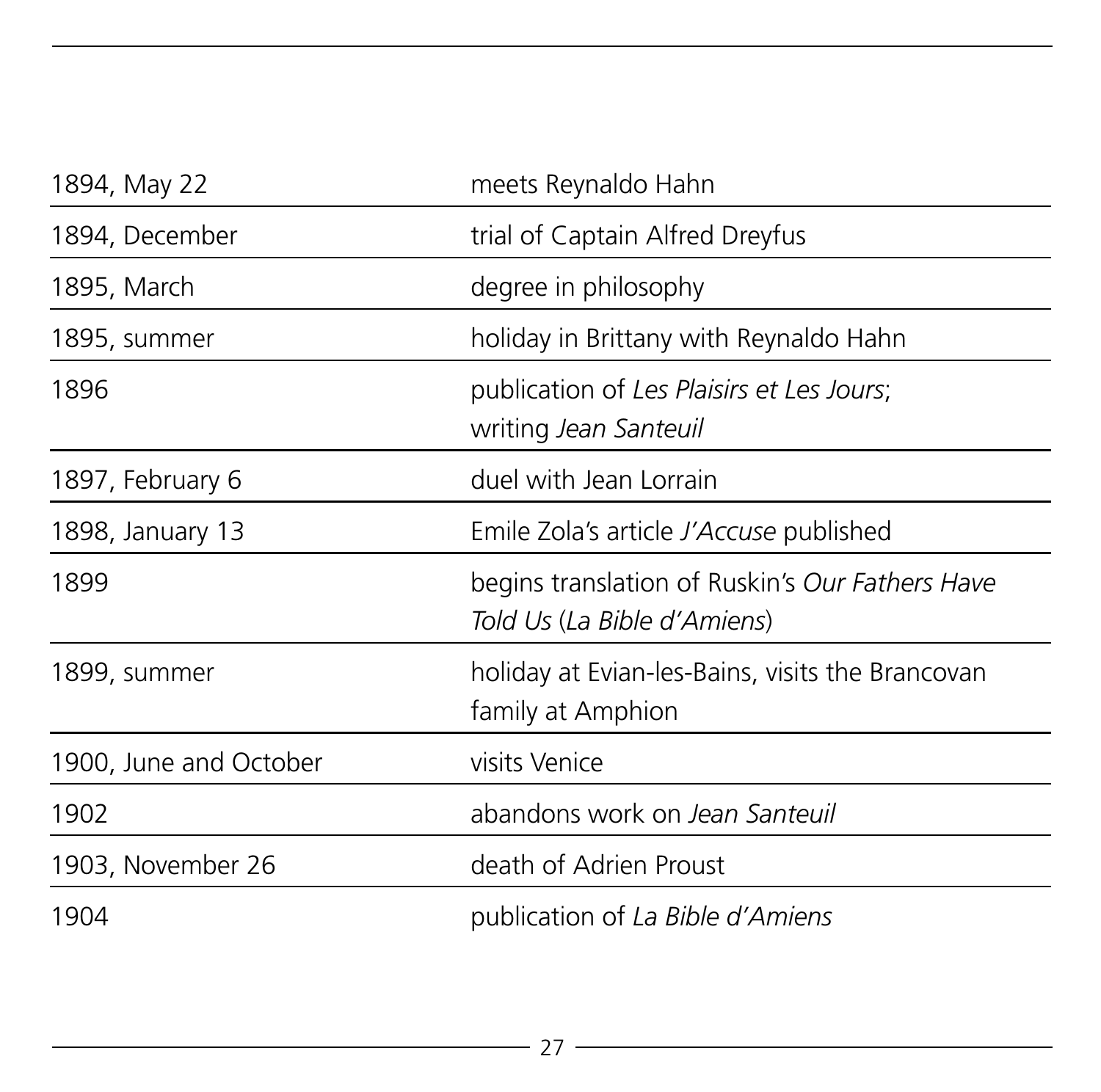| 1905, September 26 | death of Jeanne Proust                                                                                                                    |
|--------------------|-------------------------------------------------------------------------------------------------------------------------------------------|
| 1906, June         | publication of Sesame and Lilies (Sésame et les Lys)                                                                                      |
| 1906, July         | Dreyfus declared innocent                                                                                                                 |
| 1906, December     | moves to 102 Boulevard Haussmann                                                                                                          |
| 1907, summer       | holiday at Cabourg, where he will spend the next                                                                                          |
|                    | seven summers. Meets Alfred Agostinelli                                                                                                   |
| 1908-09            | begins writing À la Recherche du Temps Perdu                                                                                              |
| 1913               | Agostinelli re-enters Proust's life. Employs Celeste<br>Albaret                                                                           |
| 1913, November     | Du Côté de Chez Swann (Swann's Way) published                                                                                             |
| 1914, May 30       | Alfred Agostinelli dies in an aircraft accident                                                                                           |
| 1918, June         | publication of A L'Ombre des Jeunes Filles en Fleurs<br>(Within a Budding Grove), Pastiches et Melanges<br>and new edition of Swann's Way |
| 1919, June         | moves to 8, rue Laurent-Pichat                                                                                                            |
| 1919, December     | Within a Budding Grove awarded the Prix Goncourt                                                                                          |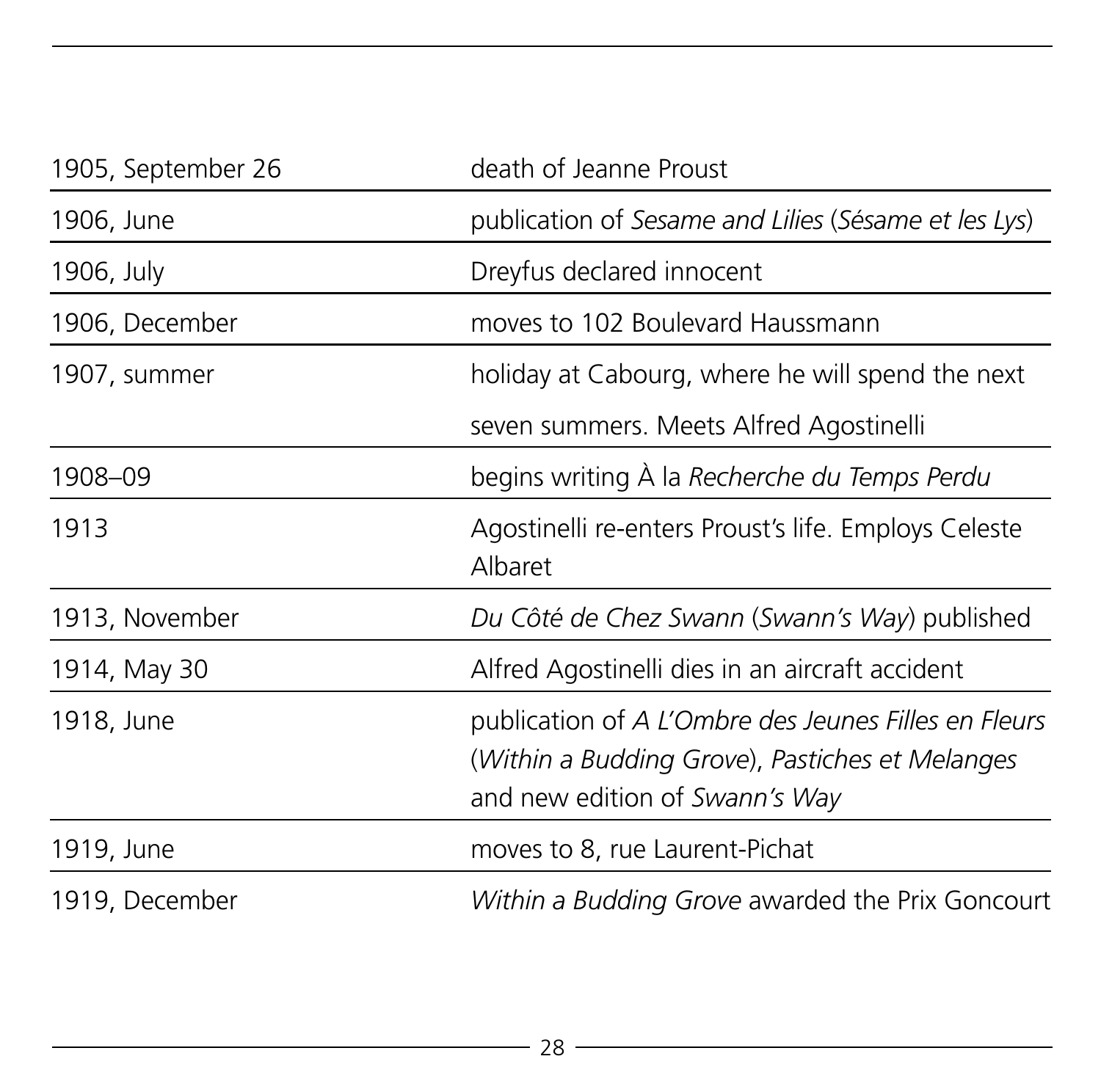| 1920, October     | moves to 44, rue Hamelin                                                              |
|-------------------|---------------------------------------------------------------------------------------|
| 1920, October     | Le Côté de Guermantes I (The Guermantes Way I)<br>published                           |
| 1920, April       | Le Côté de Guermantes II and Sodom et Gomorrhe<br>I (Cities of the Plain I) published |
| 1921, December 11 | death of Montesquiou                                                                  |
| 1922, April       | Sodom et Gomorrhe II published                                                        |
| 1922, October     | awarded the Légion d'Honneur                                                          |
| 1922, November 18 | death of Marcel Proust                                                                |
| 1923              | La Prisonnière (The Captive) published                                                |
| 1925              | Albertine Disparue (The Fugitive/The Sweet<br>Cheat Gone) published                   |
| 1952              | Jean Santeuil published                                                               |
| 1954              | Contre Sainte-Beuve (Against Sainte-Beuve)<br>published                               |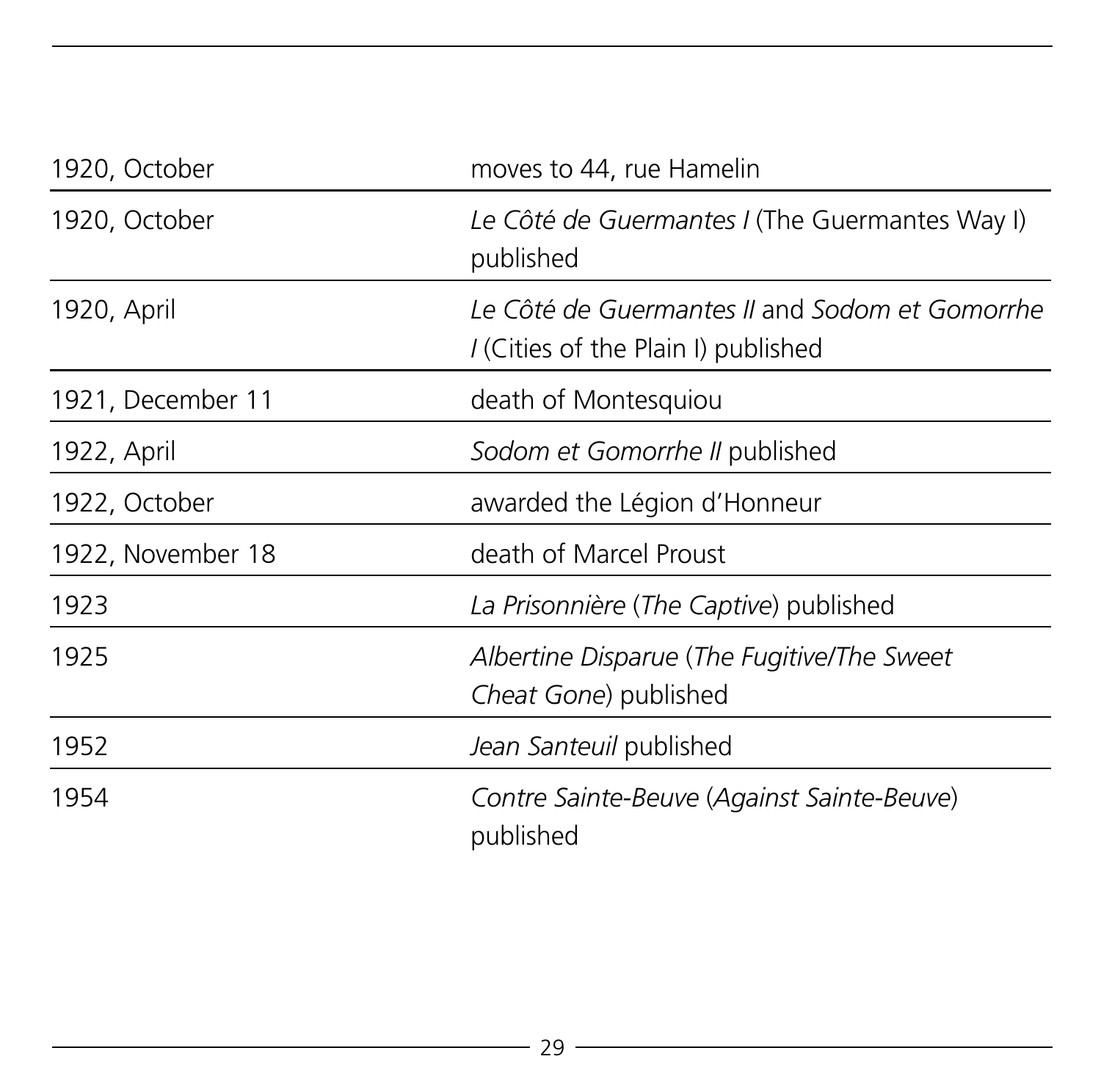

**Neville Jason** trained at RADA where he was awarded the diction prize by Sir John Gielgud. His first appearance in the theatre was in Peter Brook's production of *Titus Andronicus* starring Laurence Olivier and Vivien Leigh. He is a former member of the Old Vic Company, the English Stage Company, the Royal Shakespeare Company and the Birmingham Repertory Company. Roles include John Worthing in *The Importance of Being Ernest*, Darcy in *Pride and Prejudice*, Christian in *Cyrano de Bergerac* and Robert Browning in *Robert and Elizabeth*. He is a trained singer and has

appeared in numerous musicals including *The Great Waltz*, *1776*, *Ambassador*, *Lock Up Your Daughters*, *Kiss Me Kate*, *Irma La Douce*, *Robert and Elizabeth* and *Mutiny*.

Television appearances include *Maigret*, *Dr Who* (The Androids of Tara), *Hamlet*  (Horatio), *Crime and Punishment* (Zamyatov), *Emergency Ward Ten*, *Dixon of Dock Green*, *When the Boat Comes In*, *Angels*, *Minder*, *Dempsey and Makepeace*, *The Richest Woman in the World*, *The Dancing Years*, *The Magic Barrel* and *Windmill Near a Frontier*. Films include *From Russia with Love* and *The Message*. He has been a member of the BBC Radio Drama Company three times, and may be heard in radio plays, documentaries and arts programmes. For Naxos AudioBooks his readings include Vasari's *Lives of the Great Artists*, *Freud*, *War and Peace*, *Gulliver's Travels*, *Far From the Madding Crowd*, *Favourite Essays*, *The Once and Future King*, *Evgenii Onegin*, *Wessex Tales* and *Remembrance of Things Past,* both unabridged and abridged. He plays Antonio in *The Tempest*, and has directed productions of *Lady Windermere's Fan*, *Hamlet* and *A Midsummer Night's Dream*. As a director he was awarded Talkies awards for *Great Expectations* and *Poets of the Great War*. As a reader he won AudioFile Earphone awards for *The Captive, Time Regained, The Once and Future King* and *War and Peace* (Best Audiobooks of the Year 2007 and 2009).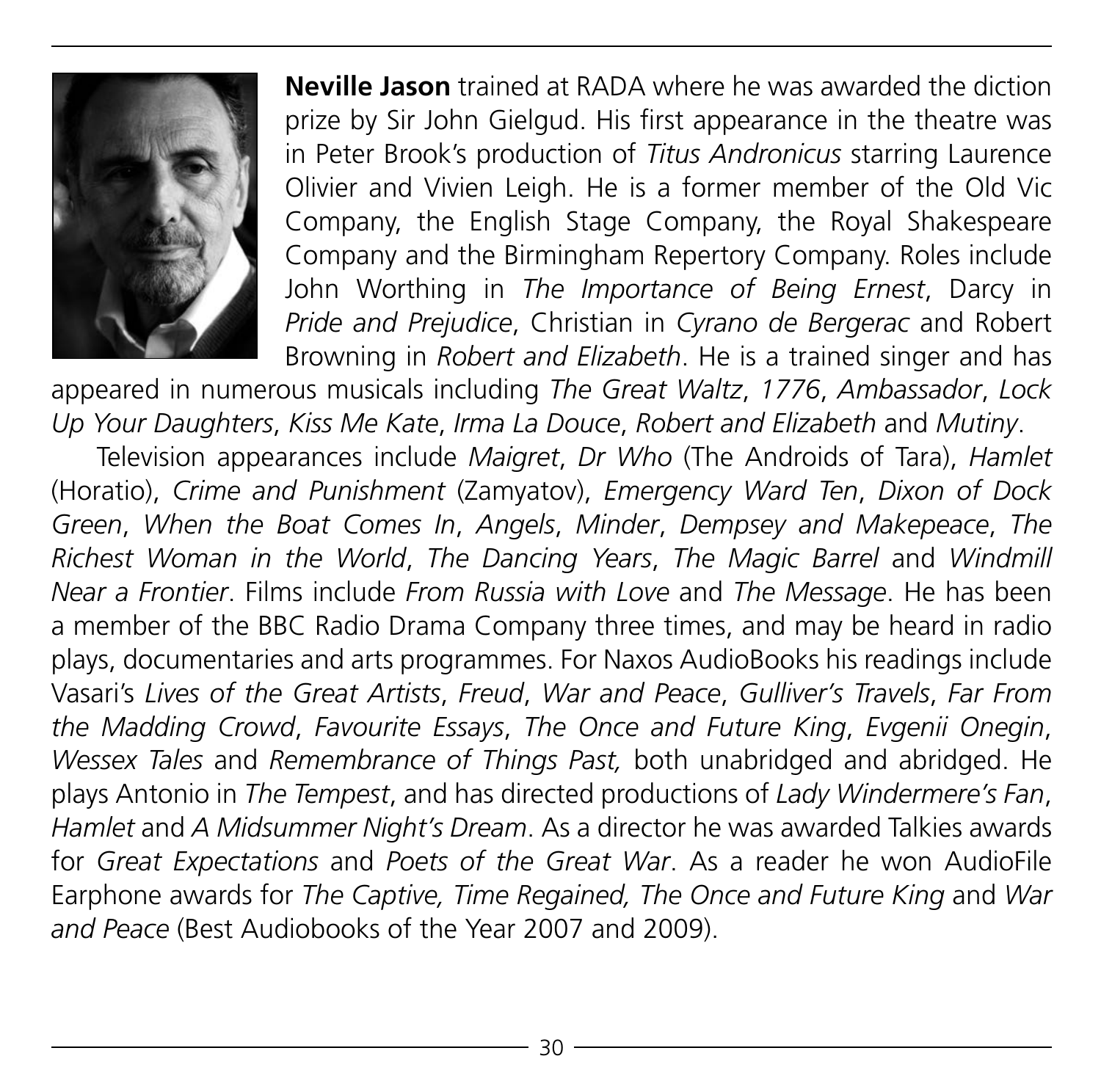#### **Credits**

Recorded at Motivation Sound Studios, London Edited by Andrew Riches Mastered by Andrew Riches C.K. Scott Moncrieff translation

© Booklet: Naxos AudioBooks Ltd 2012

ALL RIGHTS RESERVED. UNAUTHORISED PUBLIC PERFORMANCE, BROADCASTING AND COPYING OF THESE COMPACT DISCS PROHIBITED.

Booklet and cover design: Hannah Whale, Fruition – Creative Concepts using images from Dreamstime and istockphoto